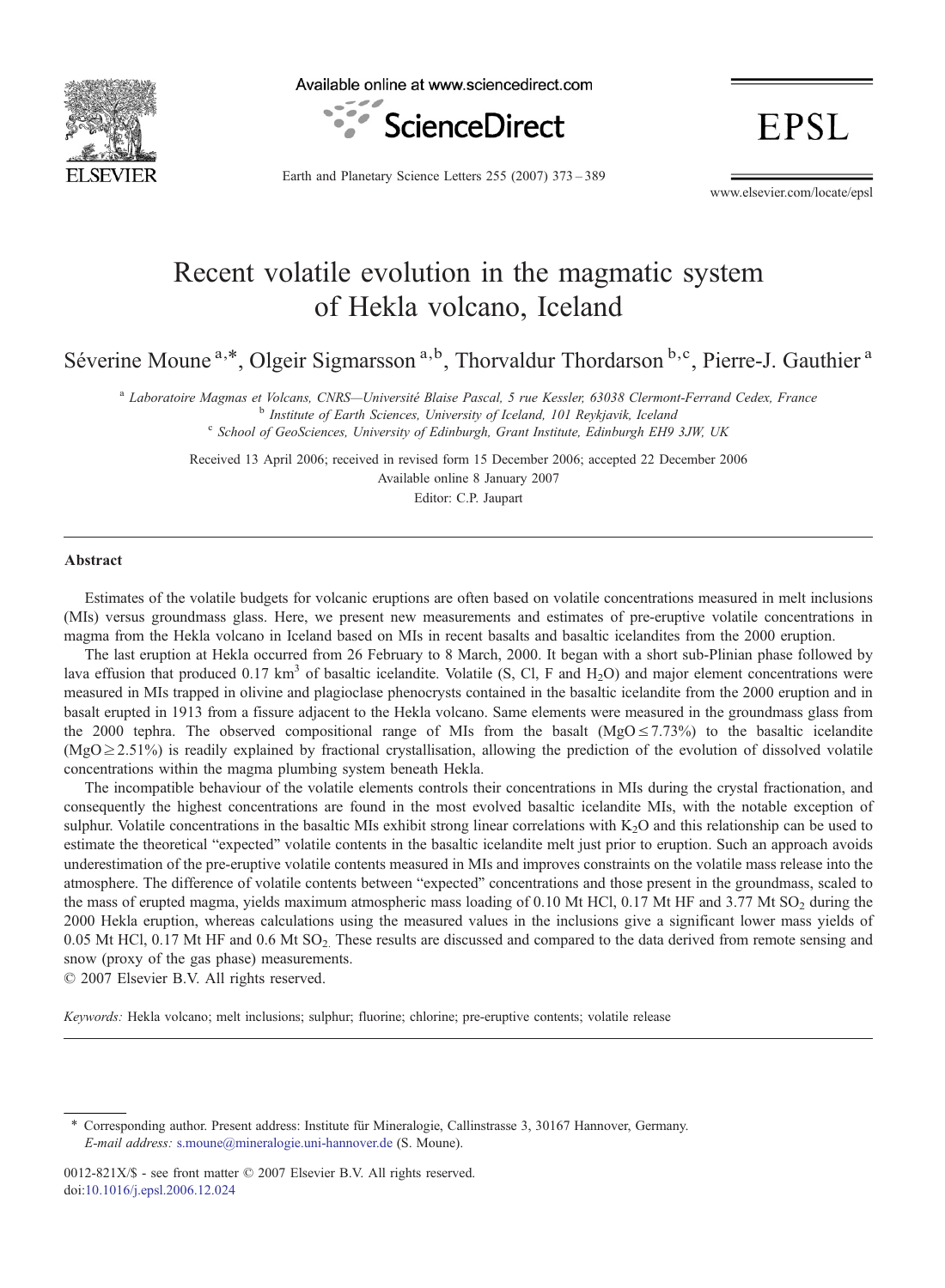# 1. Introduction

Volatiles released by volcanic eruptions link the atmosphere and the magma at depth from which they exsolve. The principal magmatic volatiles are water, carbon dioxide, sulphur species and halogens (e.g. Cl, F), and considerable quantities of these are emitted into the atmosphere, during eruptions, influencing the global climate (e.g.  $[1-3]$  $[1-3]$ ). For obvious reasons it is difficult to measure directly the volatile emissions during explosive eruptions and therefore such measurements are typically obtained by remote sensing techniques. However, volatile emissions can also be estimated by the so-called "petrological method", one of the most used techniques to study ancient eruptions. In this approach, it is assumed that the volatile concentration in melt inclusions (MIs) preserved inside phenocrysts represents that dissolved in the magma at depth, whereas the volatile concentration in the groundmass glass of quenched eruption products represents the residual volatile concentration of the melt after degassing upon eruption (e.g. [\[4](#page-14-0)–6]). The difference in volatile contents between MIs and groundmass, scaled to the mass of erupted magma, can then be used to estimate the amount of each volatile species degassed for a given eruption (e.g. [\[6](#page-14-0)–8]). This approach is, however, considered to provide a minimum estimate of the volatile mass released since possible contributions from nonerupted magma at depth are not taken into account. At several subduction-related volcanoes for instance, this method yields significantly lower estimates of sulphur emission compared to results obtained by remote sensing techniques. This discrepancy between the two techniques, often referred to as "excess S", is attributed to the degassing of non-erupted magma and/or the accumulation of an immiscible  $SO_2$ - bearing fluid phase in the magma at depth (e.g. [\[5,9](#page-14-0)–11]). However, no "excess S" is observed at the few hot spot volcanoes studied so far [\[5,12\]](#page-14-0).

In Iceland, estimates of S and also Cl and F degassing for a few eruptions have been presented  $[2,8,13]$ . In this study, we address the degassing history and volatile budget of the magmatic system at Hekla volcano with special emphasis on its last eruption in February 2000. Hekla is one of the most active volcanoes in Europe and its historical volcanic activity, petrology, and geochemistry have been the subject of several studies (e.g. [\[14](#page-14-0)– [18\]](#page-14-0)). Nevertheless, little is known about the volatile content of Hekla's magmas and their degassing behaviour upon eruption [\[12\]](#page-14-0). However, studies on fluorine from Hekla eruptions have shown that they released significant quantities of F into the atmosphere causing fluorosis in grazing animals and pollution in nearby rivers [\[19](#page-14-0)–21]. Furthermore, passive carbon

dioxide and monoxide outgassing at the end of 1947–48 Hekla eruption killed wild birds as well as grazing animals (sheep) in the immediate vicinity of the volcano (e.g. [\[14\]](#page-14-0)).

Major elements and volatile (Cl, S, F and  $H_2O$ ) contents were measured in MIs in phenocrysts of variable compositions and in the groundmass glass of a basalt erupted in 1913 and the 2000 basaltic icelandite. In this paper we present these results and discuss the evolution of dissolved volatiles in the magmatic system of Hekla. These new results, combined with data from snow samples that represent the volatile composition of the 2000 eruptive plume [\[22\],](#page-14-0) provide new insights on the volatile budget of the 2000 eruption.

# 2. Geological setting

Hekla volcano (63.98°N, 19.70°W; 1490 m a.s.l.) is located in the southern part of Iceland at the intersection of the South Iceland Fracture Zone and the Eastern Volcanic Zone ([Fig. 1\)](#page-2-0). The Eastern Volcanic Zone (EVZ) includes the four most active volcanic systems in Iceland: the Veidivötn, Grímsvötn, Katla and Hekla systems (e.g. [\[23\]](#page-14-0)). While the first three mainly produce basaltic magma, the Hekla system has produced a suite of basalt, basaltic andesite, andesite, dacite and rhyolite magmas that belong to the transitional alkalic series [\[24\].](#page-14-0) To avoid confusion with intermediate rocks of the calc-alkaline series, we use here the terms basaltic icelandite and icelandite to describe the iron-rich intermediate rock compositions of Hekla.

All historical eruptions of Hekla begin with an highly explosive sub-Plinian to Plinian phase that normally is followed by a longer-lasting phase of effusive activity [\[14\].](#page-14-0) The final lava of most eruptions has uniform composition of basaltic icelandite, with  $SiO<sub>2</sub>$  close to 54% [\[17,18,22\].](#page-14-0) Basalts never erupt from the Hekla center but are emitted through eruptive fissures in its close vicinity. The basaltic icelandites are most likely formed by 62–63% fractional crystallisation of plagioclase, olivine, clinopyroxene and titanomagnetite from a basaltic magma similar to the magma extruded in the surrounding fissure eruptions [\[18\]](#page-14-0). Geodetic measurements indicate the presence of a magma chamber at approximately 9 km depth beneath the volcano [\[25\].](#page-14-0)

The 2000 Hekla eruption lasted for 12 days, from 26 February to 8 March. It began with a 2-hour-long sub-Plinian phase, with peak discharge during the first hour of activity when the eruptive column reached approximately 11 km [\[26\].](#page-14-0) As a whole, the 2000 eruption produced 0.17 km<sup>3</sup> of basaltic icelandite magma [\[26\],](#page-14-0) of which  $\approx 0.01 \text{ km}^3$  was deposited as tephra [\[23,27\].](#page-14-0) The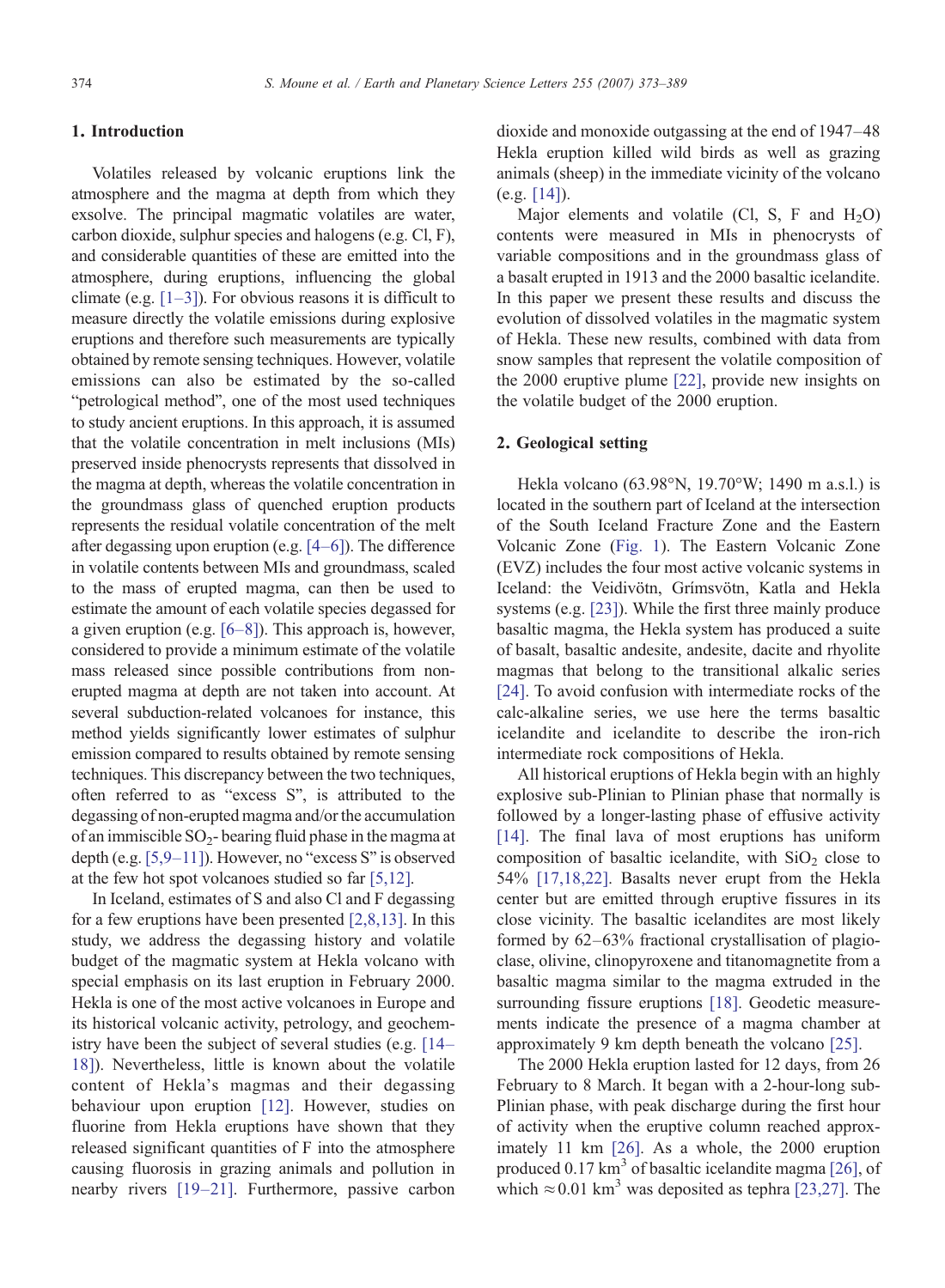<span id="page-2-0"></span>

Fig. 1. Simplified map of the Eastern Volcanic Zone (EVZ) in Iceland (modified from [\[13,24\]](#page-14-0)). The following volcanic systems are shown: Hekla, Vatnafjöll, Veidivötn, Grímsvötn and Katla. Hekla volcano is located at the junction of the South Iceland fracture zone (SIFZ) and the EVZ. Inset: The neovolcanic zones of Iceland (RRZ: Reykjanes Rift Zone, SNVZ: Snæfellsnes Volcanic Zone, NIRZ: North Icelandic Rift Zone).

gas phase and the eruption column were studied by satellite-based techniques [\[28\],](#page-14-0) aircraft observations [\[29\]](#page-15-0), ground-based radar measurements [\[26\]](#page-14-0) and through the analysis of snow-condensed volatiles [\[22\].](#page-14-0) Degassing estimates based on analysis of a few MIs in the 2000 products of Hekla were found to be compatible with satellite-based gas-sensing measurements [\[12\].](#page-14-0) These first results are integrated with our new analyses for comparing volatile budgets derived from MI data and remote sensing measurements, respectively.

## 3. Sample description

We collected two tephra samples for this study labelled Hek-16T and HK2000T. The sample Hek-16T is lapilli scoria from one of the cones on the A.D. 1913 Lambafit fissure, which is the youngest basaltic eruption on Hekla volcanic system [\[14\]](#page-14-0). HK2000T is basaltic icelandite tephra from the first phase of the 2000 eruption, collected freshly fallen at a site located  $\approx$  18 km to the north of the volcano. Volcanic products from the Hekla system are poor in phenocrysts (around 5%; [\[24\]\)](#page-14-0), making the separation of crystals containing MIs a tedious process. Olivine and

plagioclase phenocrysts were hand-picked under a binocular microscope from a 250–600 μm grain size fraction of crushed tephra. The crystals were mounted on a thin section for identification of minerals containing MIs. Then the MI-bearing phenocrysts were washed with acetone, embedded in epoxy and polished individually to produce adequate exposure of the MIs for microprobe measurements.

The MIs in olivine and plagioclase from Hek-16T are typically spherical to oblate (essentially in plagioclase) and with a size range of 10–150 μm. Shrinkage bubble are common in these MIs but they are totally deprived of daughter minerals [\(Table 1;](#page-3-0) see [\[4,30\]](#page-14-0) for definitions). The olivine phenocrysts in the basaltic icelandite contain pristine but small  $(5-30 \,\mu m)$  MIs that occasionally feature a shrinkage bubble but no daughter minerals ([Table 2](#page-4-0)). The plagioclase phenocrysts of the basaltic icelandite generally contain partially crystallised MIs and consequently are not included in this study.

The groundmass of the Hek-16T scoria grains is holocrystalline, whereas that of HK2000T tephra contains 25% microlites of plagioclase (21%) and pyroxene (4%), with only small patches of interstitial glass  $( $20 \mu m$  in diameter).$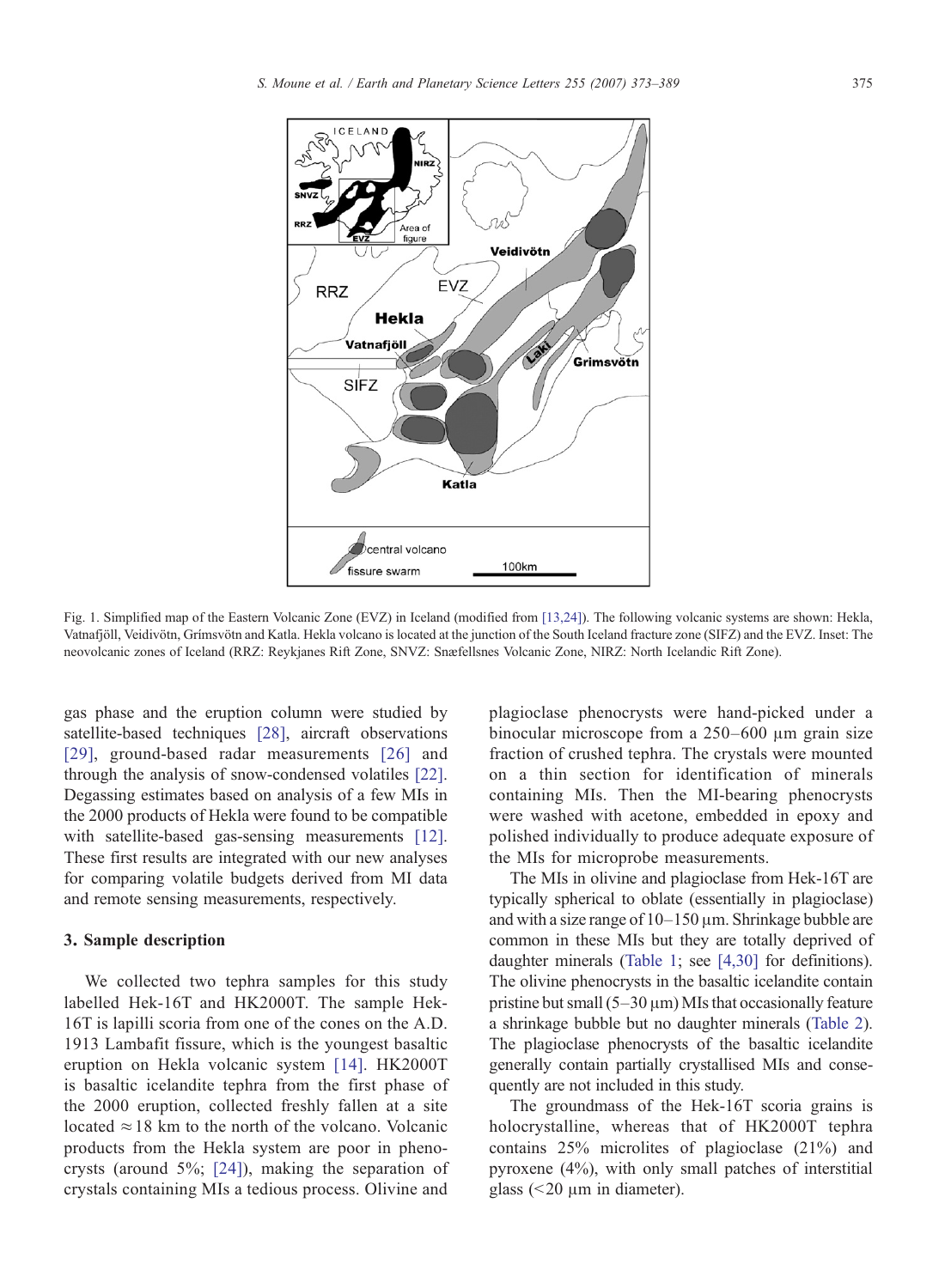# <span id="page-3-0"></span>4. Analytical methods

# 4.1. Electron microprobe analysis

Major and volatile element compositions of host minerals, MIs and groundmass were measured on a SX-100 CAMECA electron microprobe (EMP) at LMV (Clermont-Ferrand) using 15 kV accelerating voltage. Sample currents and counting times used for analysing different groups of elements are listed in [Table 3](#page-4-0). A focused beam of 1 μm was used for minerals but in order to reduce Na loss, a 5 μm defocused beam was employed during glass analysis. Our MI analysis of the basalt does not appear to underestimate Na concentrations, whereas those for the basaltic icelandite exhibit significant Na-loss [\(Table 2](#page-4-0)). Several test runs on a silica-rich standard glass reveal that a defocused beam larger than 15 μm is required to prevent loss of Na during analysis (e.g. [\[31\]](#page-15-0)). However, such an approach could not be

applied here because of the small size of the MIs. It is possible to correct this Na-loss by monitor the count rate for Na and extrapolate time zero. Inherently, this approach leads to Na measurements with poor precision and therefore has not been adopted here. Consequently, Na concentrations in HK2000T inclusions are underestimated and will not be further discussed.

Analyses of Cl, S and F were performed with 80 nA sample current and 200 s acquisition time using LPET diffraction crystal (Cl and S) and 400 s on a TAP crystal (F; [Table 3\)](#page-4-0). In order to minimize volatile losses during analysis, the beam was blanked regularly with the Faraday cup and counts were collected in 20 s intervals by 10 iterations for Cl and S, and 20 iterations for F [\[8\].](#page-14-0) Variations in the wavelength of sulphur  $K\alpha$  X-ray as a function of its oxidation state [\[32,33\]](#page-15-0) in silicate glasses were taken into account during S analysis. Error assessments and detection limits were calculated using the statistical methods developed for microanalyses by

Table 1

Melt inclusion (MI) and whole rock major and volatile compositions (in wt.%) in Hekla basalt (Hek-16T)

| Samples Whole               | rock                     | MIs in olivines in Hek-16T |                           |                 |                          |          |       |             |                                         | MIs in plagioclases in Hek-16T |                 |                          |                |                   |             |                            |
|-----------------------------|--------------------------|----------------------------|---------------------------|-----------------|--------------------------|----------|-------|-------------|-----------------------------------------|--------------------------------|-----------------|--------------------------|----------------|-------------------|-------------|----------------------------|
|                             | $Hek-16T$                | FL                         | C                         | DL              | EL                       | AL       | A     | 2A          | D                                       | GL                             | Mean $(\pm SD)$ | P <sub>3</sub>           | P <sub>2</sub> | P <sub>1</sub>    | $P1-2$      | Mean $(\pm SD)$            |
| SiO <sub>2</sub>            | 45.4                     | 48.1                       | 46.8                      | 47.6            | 47.1                     | 46.4     | 46.9  | 46.7        | 47.5                                    | 45.6                           | 47.0 (0.75)     | 46.3                     | 46.2           | 45.6              | 45.7        | 46.0(0.31)                 |
| TiO <sub>2</sub>            | 4.66                     | 2.36                       | 2.69                      | 2.73            | 3.04                     | 3.06     | 3.23  | 3.18        | 4.18                                    | 4.68                           | 3.24(0.74)      | 4.37                     | 4.56           | 4.68              | 4.47        | 4.52(0.13)                 |
| $Al_2O_3$                   | 13.3                     | 15.3                       | 14.5                      | 14.9            | 14.0                     | 14.3     | 14.5  | 14.2        | 14.4                                    | 12.9                           | 14.3(0.67)      | 13.0                     | 12.9           | 12.6              | 13.0        | 12.9(0.19)                 |
| FeO* <sup>a</sup>           | 15.9                     | 9.23                       | 10.4                      | 12.2            | 12.8                     | 13.2     | 12.2  | 12.3        | 12.5                                    | 15.4                           | 12.2(1.72)      | 14.4                     | 14.8           | 14.6              | 14.7        | 14.6(0.19)                 |
| MnO                         | 0.29                     | 0.15                       | 0.17                      | 0.20            | 0.20                     | 0.21     | 0.19  | 0.19        | 0.21                                    | 0.26                           | 0.20(0.03)      | 0.24                     | 0.25           | 0.25              | 0.25        | 0.25(0.01)                 |
| MgO                         | 4.48                     | 6.78                       | 7.73                      | 6.84            | 6.97                     | 6.72     | 6.30  | 6.45        | 4.60                                    | 5.07                           | 6.38(0.97)      | 5.27                     | 5.32           | 5.28              | 5.12        | 5.25(0.08)                 |
| CaO                         | 9.56                     | 13.6                       | 11.6                      | 11.3            | 11.0                     | 10.7     | 11.3  | 11.1        | 10.9                                    | 9.35                           | 11.2(1.09)      | 9.03                     | 9.00           | 9.25              | 9.11        | 9.09(0.11)                 |
| Na <sub>2</sub> O           | 2.68                     |                            | 2.31 2.49                 | 2.61            | 2.67                     | 2.62     | 2.81  | 2.65        | 2.96                                    | 2.83                           | 2.66(0.19)      | 2.85                     | 2.79           | 2.80              | 3.02        | 2.86(0.11)                 |
| $P_2O_5$                    | 0.500                    |                            | 0.220 0.302               | 0.289           | 0.317                    | 0.327    |       |             | 0.345 0.317 0.571                       | 0.620                          | 0.368(0.13)     | 0.660                    | 0.582          | 0.575 0.653       |             | 0.618(0.05)                |
| $K_2O$                      | 0.620                    |                            | 0.341 0.427               |                 | 0.361 0.440              | 0.473    |       |             | 0.459 0.441 0.628 0.643                 |                                | 0.468(0.10)     | 0.704                    | 0.671          | 0.693 0.677       |             | 0.686(0.01)                |
| Cl                          |                          |                            | 0.012 0.017               |                 | 0.016 0.017              |          |       |             | $0.019$ $0.019$ $0.019$ $0.026$ $0.025$ |                                | 0.019(0.004)    | 0.020                    | 0.025          |                   | 0.024 0.025 | 0.024(0.002)               |
| S                           |                          |                            | 0.1440.154                | $0.144$ $0.167$ |                          |          |       |             | 0.157 0.160 0.151 0.218 0.263           |                                | 0.173(0.04)     | 0.206                    |                | 0.258 0.252 0.233 |             | 0.237(0.02)                |
| F                           | $\overline{\phantom{0}}$ |                            | 0.023 0.031               | 0.037           | 0.040                    | 0.038    |       | 0.044 0.038 | 0.067                                   | 0.065                          | 0.043(0.01)     | 0.043                    | 0.063          |                   |             | $0.052$ 0.044 0.050 (0.01) |
| $H_2O$                      | 0.00 <sup>b</sup>        | $0.712 -$                  |                           | 0.580           | $\overline{\phantom{a}}$ |          |       |             |                                         | 0.560                          | 0.617(0.08)     | $\overline{\phantom{0}}$ |                |                   |             |                            |
| Sum                         | 97.3                     | 99.3                       | 97.3                      | 99.8            | 98.7                     | 98.3     | 98.5  | 97.8        | 98.7                                    | 98.2                           | 98.5            | 97.0                     | 97.3           | 96.7              | 97.1        | 97.0                       |
| Fo <sup>c</sup>             |                          | 84                         | 84                        | 80              | 78                       | 78       | 78    | 78          | 74                                      | 71                             | 78              |                          |                |                   |             |                            |
| An <sup>c</sup>             |                          |                            |                           |                 |                          |          |       |             |                                         |                                |                 | 66                       | 66             | 66                | 66          | 66                         |
| $Mg \#^d$                   | 37.7                     | 61.2                       | 61.6                      | 54.5            | 53.9                     | 52.2     | 52.7  | 52.9        | 44.1                                    | 41.5                           | 52.7            | 44.1                     | 43.6           | 43.7              | 42.8        | 43.5                       |
| $X\%$ <sup>e</sup>          |                          | 2.4                        | 5.5                       | 4.7             | 5.9                      | 5.1      | 7.6   | 8.7         | $\Omega$                                | $\Omega$                       | 4.4             | $\Omega$                 | $\Omega$       | $\Omega$          | $\Omega$    | $\theta$                   |
| <b>Bubble</b>               |                          | Yes                        | Yes                       | Yes             | Yes                      | Yes      | Yes   | Yes         | N <sub>0</sub>                          | Yes                            |                 | Yes                      | Yes            | Yes               | Yes         |                            |
| Bubble<br>size <sup>f</sup> |                          |                            | $\approx$ 2% $\approx$ 3% | $\leq 1\%$      | $\approx$ 3%             | ${<}1\%$ | $1\%$ | $1\%$       |                                         | $\approx 6\%$                  |                 | $\approx$ 2%             | $\approx$ 2%   | $\approx$ 2%      | $\leq 1\%$  |                            |

–: Not determined.

<sup>a</sup> Total iron as FeO.<br><sup>b</sup> Loss on ignition (LOI) in wt.%.<br><sup>c</sup> Fo (mol.%) and An (mol.%) represent the host mineral compositions.<br><sup>d</sup> Mg # is the molecular ratio: [Mg/(Mg+Fe)] \* 100 of glass (Fe as Fe<sup>2+</sup> only).<br><sup>e</sup> X is

 $f$  Approximate size of bubble in the inclusion in vol.%, assuming spherical shape for MI and its bubble, determined from photographs.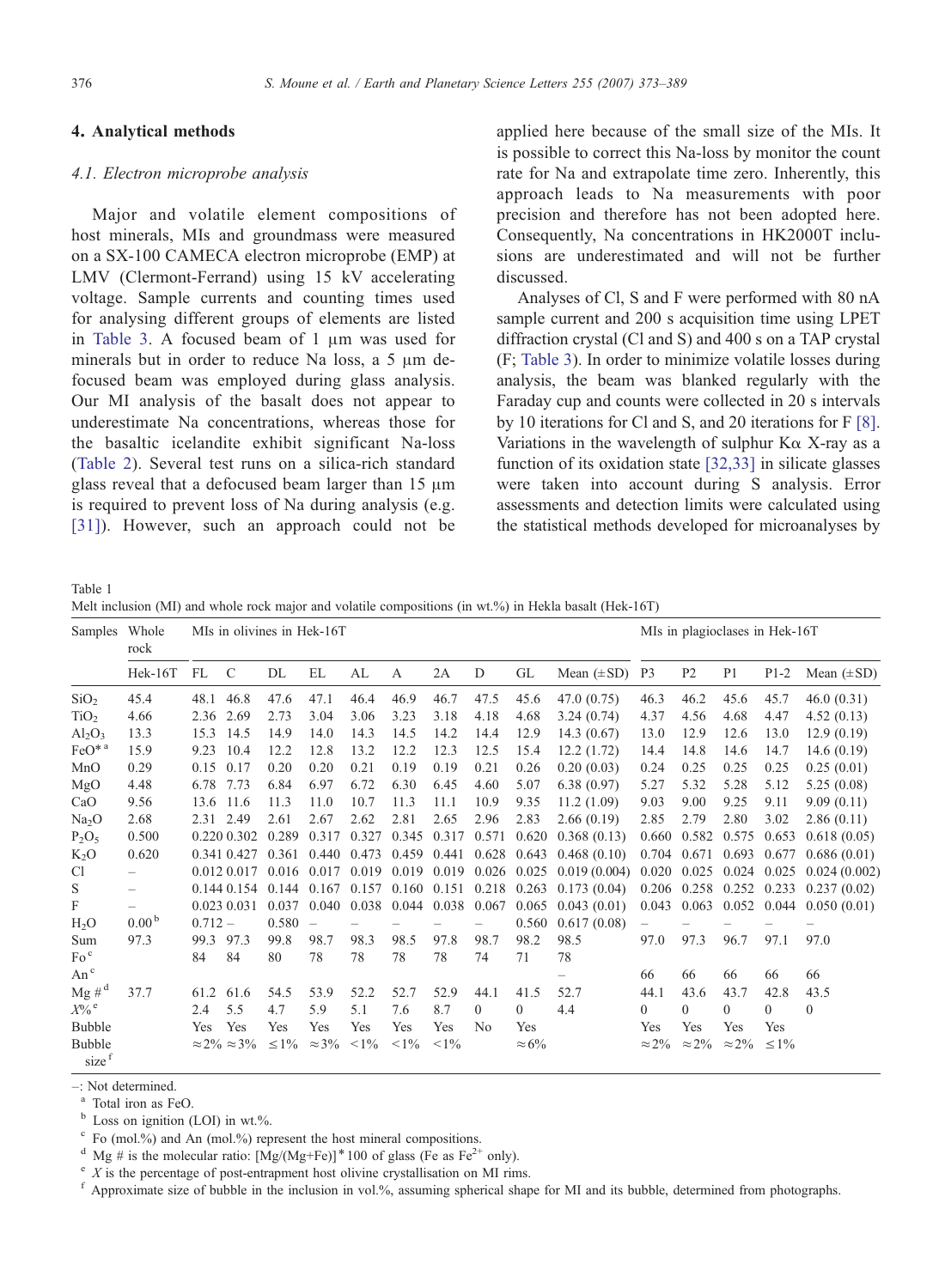<span id="page-4-0"></span>Table 2

Melt inclusion (MI), groundmass and whole rock major and volatile compositions (in wt.%) in Hekla basaltic icelandite (HK2000T)

| Samples                  | Whole<br>rock <sup>a</sup> | MIs in olivine in HK2000T |            |                |         |                |                |                |                |         |         | Groundmass         | Groundmass<br>corrected      |                   |
|--------------------------|----------------------------|---------------------------|------------|----------------|---------|----------------|----------------|----------------|----------------|---------|---------|--------------------|------------------------------|-------------------|
|                          | <b>HK2000T</b>             | 3L                        | 2L         | $\overline{1}$ | $1 - 2$ | $\overline{2}$ | 3              | $\overline{4}$ | 5              | $5 - 2$ | $5 - 3$ | Mean<br>$(\pm SD)$ | <b>HK2000T</b><br>$(\pm SD)$ | <b>HK2000T</b>    |
| SiO <sub>2</sub>         | 54.6                       | 54.3                      | 52.4       | 54.6           | 54.2    | 54.2           | 54.3           | 54.0           | 53.8           | 54.1    | 56.5    | 54.3 (0.99)        | 55.2 (1.04)                  |                   |
| TiO <sub>2</sub>         | 2.16                       | 2.03                      | 1.96       | 2.03           | 2.01    | 2.02           | 2.07           | 2.04           | 2.05           | 2.05    | 2.12    | 2.04(0.04)         | 2.09(0.07)                   |                   |
| $Al_2O_3$                | 14.4                       | 13.8                      | 13.2       | 14.0           | 13.9    | 14.0           | 14.0           | 14.0           | 13.8           | 14.1    | 14.2    | 13.9(0.27)         | 14.1(0.26)                   |                   |
| $FeO*$                   | 11.6                       | 11.3                      | 13.8       | 11.5           | 11.5    | 11.6           | 11.5           | 11.8           | 11.6           | 11.7    | 12.2    | 11.9(0.73)         | 11.5(0.63)                   |                   |
| MnO                      | 0.37                       | 0.29                      | 0.32       | 0.29           | 0.29    | 0.29           | 0.27           | 0.30           | 0.29           | 0.28    | 0.30    | 0.29(0.01)         | 0.29(0.03)                   |                   |
| MgO                      | 2.50                       | 2.60                      | 3.32       | 2.75           | 2.81    | 2.70           | 2.76           | 2.51           | 2.54           | 2.62    | 2.55    | 2.72(0.24)         | 2.97(0.18)                   |                   |
| CaO                      | 6.61                       | 6.50                      | 6.59       | 6.54           | 6.47    | 6.61           | 6.41           | 6.79           | 6.79           | 6.98    | 7.19    | 6.69(0.25)         | 6.48(0.31)                   |                   |
| Na <sub>2</sub> O        | 4.10                       | 2.783                     | 3.034      | 2.362          | 3.003   | 2.991          | 3.304          | 2.762          | 2.623          | 2.563   | 0.195   | 2.56(0.57)         | 3.16(1.08)                   | $\qquad \qquad -$ |
| $K_2O$                   | 1.23                       | 1.22                      | 1.12       | 1.23           | 1.23    | 1.24           | 1.23           | 1.16           | 1.19           | 1.19    | 1.08    | 1.19(0.05)         | 1.44(0.10)                   | 1.16              |
| $P_2O_5$                 | 1.10                       | 1.01                      | 1.08       | 1.03           | 0.99    | 1.01           | 1.04           | 1.02           | 1.07           | 1.09    | 1.08    | 1.04(0.04)         | 1.06(0.05)                   |                   |
| C1                       |                            | 0.039                     | 0.040      | 0.040          | 0.039   | 0.038          | 0.038          | 0.040          | 0.041          | 0.039   | 0.042   | 0.040(0.001)       | 0.037(0.003)                 | 0.028             |
| S                        |                            | 0.092                     | 0.094      | 0.092          | 0.094   | 0.091          | 0.086          | 0.094          | 0.097          | 0.092   | 0.099   | 0.093(0.004)       | 0.027(0.004)                 | 0.020             |
| F                        | -                          | 0.121                     | 0.120      | 0.132          | 0.098   | 0.111          | 0.110          | 0.127          | 0.132          | 0.123   | 0.139   | 0.121(0.01)        | 0.111(0.002)                 | 0.084             |
| $H_2O$                   | $0.00^{\circ}$             |                           |            |                |         | 2.42           |                |                |                |         |         | 2.4                |                              |                   |
| Sum                      | 98.7                       | 96.1                      | 97.2       | 96.6           | 96.5    | 99.4           | 97.2           | 96.7           | 96.0           | 97.0    | 97.7    | 97.0               | 98.5                         |                   |
| Fo <sup>d</sup>          |                            | 58                        | 58         | 58             | 58      | 58             | 58             | 58             | 58             | 58      | 58      | 58                 |                              |                   |
| $Mg \#^e$                | 31.6                       | 32.5                      | 33.5       | 33.5           | 33.9    | 32.7           | 33.4           | 30.9           | 31.5           | 31.9    | 30.5    | 32.4               | 35.1                         |                   |
| <b>Bubble</b>            |                            | Yes                       | Yes        | N <sub>0</sub> | No      | N <sub>0</sub> | N <sub>0</sub> | Yes            | N <sub>0</sub> | No      | No      |                    |                              |                   |
| Bubble size <sup>f</sup> |                            | $\leq 1\%$                | $\leq 1\%$ |                |         |                |                | $\approx 5\%$  |                |         |         |                    |                              |                   |

–: Not determined.

<sup>a</sup> Data from [\[22\]](#page-14-0).<br><sup>b</sup> Total iron as FeO.<br><sup>c</sup> Loss on ignition (LOI) in wt.%.

<sup>d</sup> Fo (mol.%) represents the host olivine compositions.<br>
<sup>e</sup> Mg # is the molecular ratio: [Mg/(Mg+Fe)] \* 100 of glass (Fe as Fe<sup>2+</sup>only).<br>
<sup>f</sup> Approximate size of bubble in the inclusion in vol.%, assuming spherical shap

Ancey et al. [\[34\].](#page-15-0) The EMP precision  $(2\sigma)$ , for a given element, was estimated from the propagated error in number of counts per second, at the signal peak and the background, for both the standard glass and the sample. This  $2\sigma$  uncertainty is  $\leq 5\%$  for major elements, except for MnO,  $K_2O$  and  $P_2O_5$  in the Hek-16T, and for MnO and  $P_2O_5$  in HK2000T where it is <10%. The estimated  $2\sigma$  precision for Cl, S and F is dependent on concentrations and is between 3–6%, 3% and 8–22%, respectively. Detection limits for S, Cl and F were 2, 20 and 200 ppm, respectively. Both reproducibility and accuracy of major and volatile (Cl, S and F) analyses were established by replicate analyses of glass standard (VG-A99 and Ke12) and are given in [Table 4](#page-7-0) with the published accepted values of these standards [\[8,35](#page-14-0)–37]. Two points were measured in most MIs and the average is given in [Tables 1 and 2,](#page-3-0) except in the smallest inclusions where only one point could be measured.

#### 4.2. Secondary ion mass spectrometry

The concentration of dissolved water in the largest melt inclusions  $(>30 \mu m)$  was determined by Cameca

IMS 3f secondary ion mass spectrometry (SIMS) at CRPG (Nancy, France). The operating conditions used are as follows: a primary  $O^{2-}$  beam of 10 nA intensity, energy filtering of 10 eV, and a maximum spot size of 30  $\mu$ m. Count rates were normalized to  $3\overline{0}$ Si, and a calibration curve was established between  $H_2O/SiO_2$ in wt.% and  ${}^{1}H/{}^{30}Si$  on basaltic glass standards

| Table 3 |  |                                            |
|---------|--|--------------------------------------------|
|         |  | Analytical conditions for EMP measurements |

|             | Sample current<br>(nA) |                                                                                                    |                                     | TAP <sup>a</sup> PET <sup>a</sup> PET <sup>a</sup> LLIF <sup>a</sup> LPET <sup>a</sup> |                             |
|-------------|------------------------|----------------------------------------------------------------------------------------------------|-------------------------------------|----------------------------------------------------------------------------------------|-----------------------------|
| Minerals 15 |                        | $Na_{(10)}$ $K_{(30)}$ $Ca_{(30)}$ $Fe_{(20)}$<br>$Mg_{(20)}$<br>Si <sub>(10)</sub><br>$Al_{(20)}$ |                                     | $Ni_{(30)}$<br>$Mn_{(20)}$                                                             |                             |
| Glasses     | 8                      | $Na_{(10)}$<br>Si <sub>(10)</sub><br>$Al_{(10)}$                                                   | $Ti_{(40)}$ $Ca_{(40)}$ $Fe_{(40)}$ |                                                                                        |                             |
|             | 30                     | $Mg_{(60)}$ $K_{(60)}$ $P_{(60)}$                                                                  |                                     | $Mn_{(60)}$                                                                            |                             |
|             | 80                     | $F_{(400)}$                                                                                        |                                     |                                                                                        | $Cl_{(200)}$<br>$S_{(200)}$ |

Counting time in seconds is given in parenthesis.

<sup>a</sup> Abbreviations of diffraction crystal types.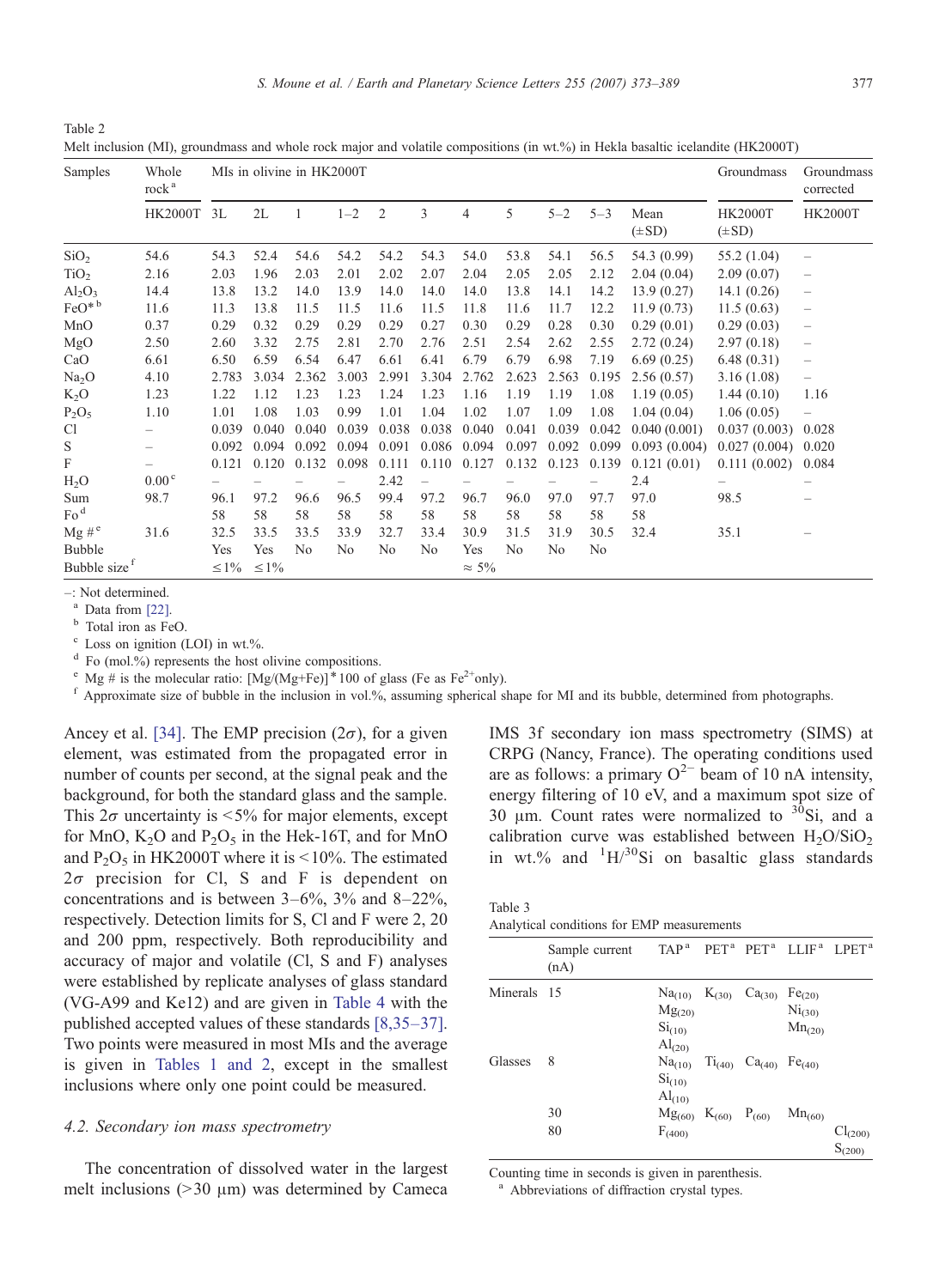<span id="page-5-0"></span>Alv1833-11 and Wok28-3, which have 1.17 and 0.49 wt.% water contents, respectively [\[38\].](#page-15-0) Analytical precision on the water concentrations is  $15\%$  ( $2\sigma$ ; [\[38\]\)](#page-15-0). Glass patches in the groundmass of HK2000T are too small  $(\leq 20 \mu m)$  for analysis with this technique. Therefore, the loss on ignition (LOI) in wt.% in bulk samples is considered here as an approximation of the groundmass water contents. The major element concentrations of whole rock Hek-16T and HK2000T samples were measured by ICP-AES in Clermont-Ferrand and have a  $2\sigma$  uncertainty between 5 and 10%.

#### 4.3. Correction for late-stage crystallisation

In order to obtain the original liquid composition, the MI analysis must be corrected for host crystallisation on the MI rims after melt entrapment. For MIs in olivine, this correction uses the well established melt-olivine equilibrium constant,  $K_D$  (= (FeO/MgO)<sub>ol</sub>/(FeO/  $MgO<sub>meth</sub>$ ) between ferrous iron and magnesium [\[39\].](#page-15-0) However, the relative proportions of  $Fe<sub>2</sub>O<sub>3</sub>$  and FeO in the melts considered in this study are unknown. Therefore, the  $Fe<sub>2</sub>O<sub>3</sub>/FeO<sup>*</sup>$  of 0.17 obtained from whole-rock analyses of Hekla basalt [\[24\]](#page-14-0) is taken here to be representative for MIs in the Hek-16T basalt. Applying this ratio and the model of Toplis [\[40\]](#page-15-0) we obtain a  $K<sub>D</sub>$  value of 0.31. This  $K<sub>D</sub>$  value was used to compute, by dissolving numerically 0.1 wt.% increments of olivine into the melt, the equilibrium between different olivine compositions and the corresponding basaltic MI and thereby the amount of post-entrapment crystallisation  $(X)$ , which ranges from  $2\%$  to  $9\%$ [\(Table 1\)](#page-3-0). On the other hand, MI compositions in plagioclase from the basalt were not corrected because they fall on the magma evolution trend defined by the corrected olivine MI compositions (Fig. 2) and bulk Hekla lavas. Therefore, MIs in plagioclase can be considered to be in equilibrium with their host minerals and unaffected by post-entrapment crystallisation.

For MIs in olivines of the basaltic icelandite, the  $Fe<sub>2</sub>O<sub>3</sub>/FeO<sup>*</sup>$  is calculated as 0.16 using the approach of Kilinc et al. [\[41\]](#page-15-0) and the  $fO_2$  and  $T<sup>o</sup>$  values obtained by Baldridge et al. [\[15\]](#page-14-0) for the 1970 basaltic icelandite of Hekla. Note that the products of the 1970 eruption are

compositionally identical to that of the 2000 eruption. The  $fO<sub>2</sub>$  value used here is close to the FMQ-buffer, in agreement with estimates by Sharma et al. [\[12\].](#page-14-0) Using these values, the model of Toplis [\[40\]](#page-15-0) gives a  $K<sub>D</sub>$  of 0.32 for MIs in the basaltic icelandite, implying that the melt they represent is in equilibrium with their host olivines. Hence, correction for host-crystallisation is not required.

The Hekla 2000 groundmass typically contain significant amount of microlites formed by crystallisation upon cooling or degassing. Consequently, the concentrations of incompatible elements, such as  $S$ ,  $Cl$ ,  $F$  and  $K<sub>2</sub>O$ , in the final groundmass liquid is increased proportionally to the amount of microlite crystallisation and therefore the measurements overestimate the concentrations of these elements in a microlite-free melt. Hence to obtain the concentrations of residual volatiles in pure (i.e. microlitefree) melt, we correct our groundmass measurements for this bias induced by microlite crystallisation. The amount of this late crystallisation stage was determined for the basaltic icelandite groundmass glass using a scanning electron microscope (SEM, JEOL 5910 LV) at Clermont-Ferrand. The back-scattered electron (BSE) imaging together with image analysis software were used to determinate the proportion of each groundmass phase (75 modal% glass, 21% plagioclase and 4% pyroxene). Concentrations of S, Cl and F, measured by the EMP, are below detection limit in all crystal phases and volatile concentrations measured in the groundmass glass were multiplied by 0.75 to obtain the microlite-free melt values. On the other hand, the plagioclase microlites contain 0.36 wt.%  $K_2O$  and therefore the measured  $K_2O$  values were corrected using the multiplication factor of 0.81. Corrected values are listed in [Table 2](#page-4-0) together with the measured values. Note that we have not applied this correction procedure to the other major elements.

# 5. Results

# 5.1. Phenocryst composition

The Hek-16T basalt is amongst the most primitive Holocene basalts around Hekla [\[18\]](#page-14-0). However, its low MgO concentration (4.5 wt.%; [Table 1](#page-3-0)) illustrates the evolved character of transitional alkaline basalts in

Fig. 2. Major elements versus  $K<sub>2</sub>O$  showing the compositional evolution of melt inclusions, basaltic icelandite groundmass, and whole rocks for the Hekla magmatic system. The major element raw analysed values for basaltic icelandite groundmass are plotted. The lava composition of the Vatnafjöll system, which is situated immediately east of Hekla, is indistinguishable from those of Hekla suggesting a common origin. Whole-rock data are from [\[18,22,24\]](#page-14-0) and Sigmarsson (unpublished data). Analyses reported in [\[14,16\]](#page-14-0) for the 1913 basalt (same eruption as our sample Hek-16T) fall on the evolutionary trends. Error bars of this study are given for MIs and groundmass at the  $2\sigma$  confidence level. Sodium concentrations in the HK2000T inclusions were underestimated in this study and are not shown. Observed data scatter most likely is due to compilation of analyses from different laboratories using variable analytical techniques.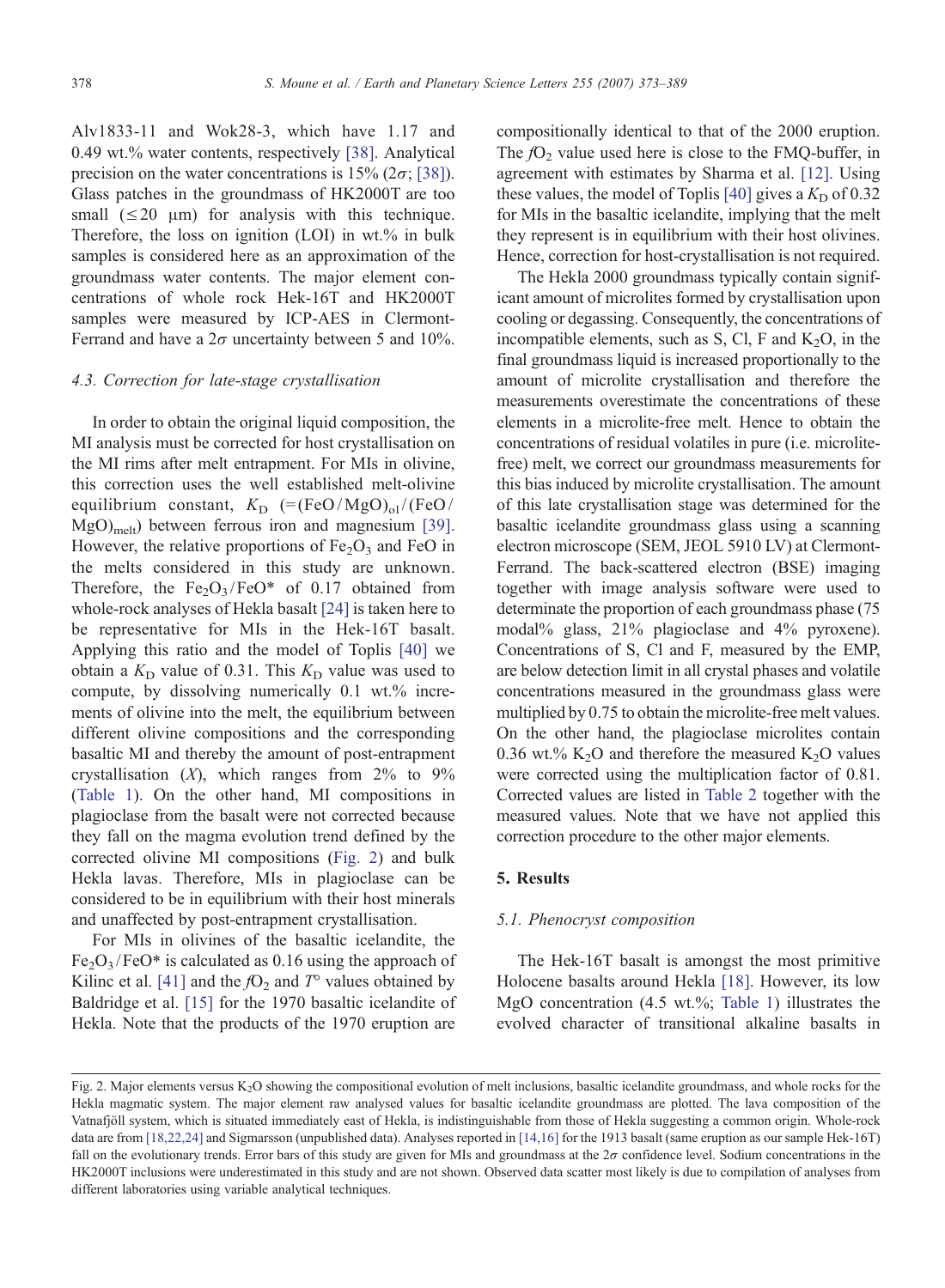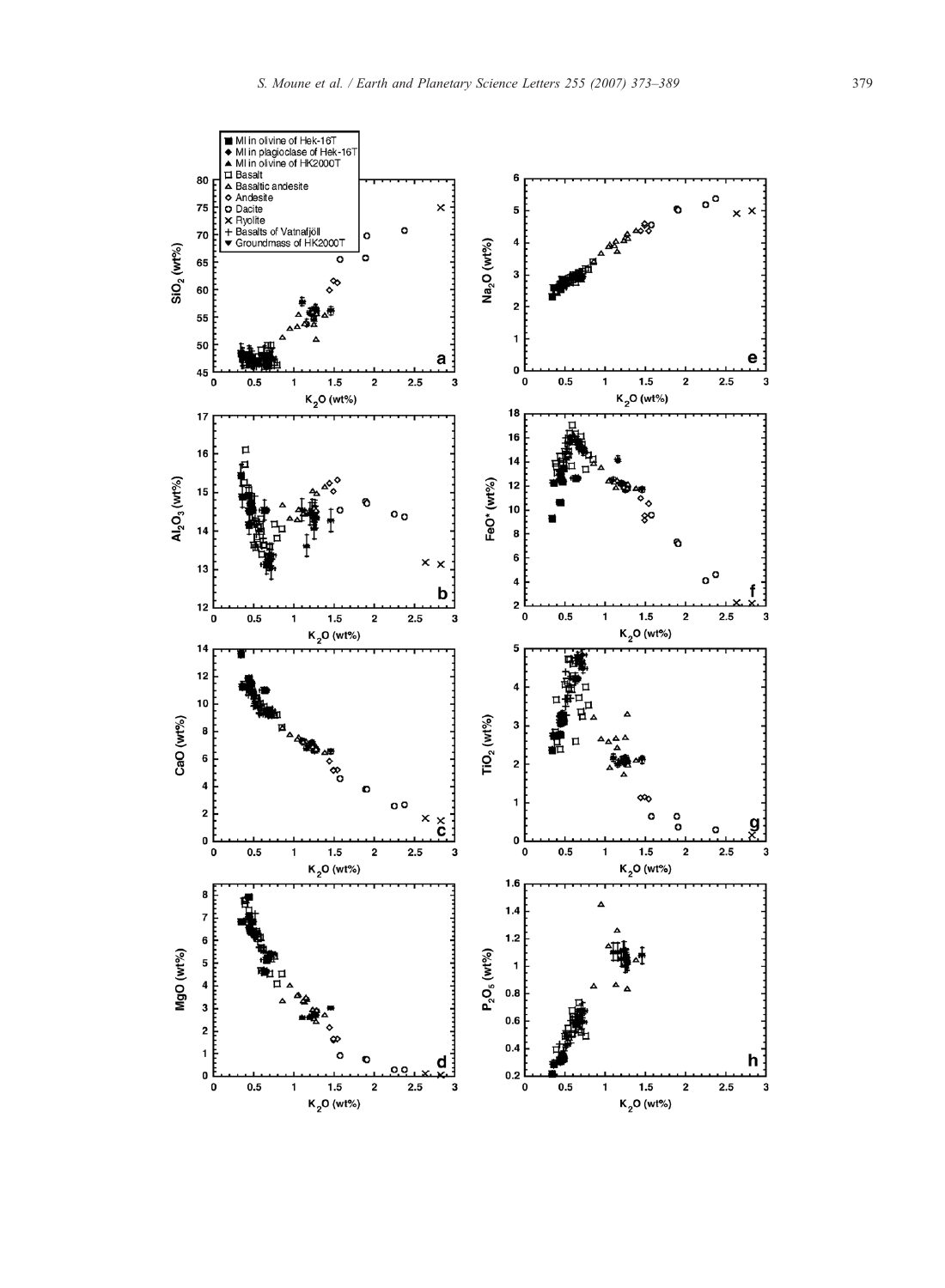<span id="page-7-0"></span>

| Table 4                                                                                                |
|--------------------------------------------------------------------------------------------------------|
| Standard reproducibility and estimated accuracy of major and volatile (Cl, S and F) elemental analysis |

| Samples           | VG-A99 mean         | $VG-A99a$    | Ke12 mean $(\pm SD)$   | Ke12 <sup>b</sup> |
|-------------------|---------------------|--------------|------------------------|-------------------|
|                   | $(\pm SD)$          |              |                        |                   |
| $\boldsymbol{n}$  | 5 (major elements), |              | 40 (major              |                   |
|                   | 9(S, C1)            |              | elements), $5$ (Cl, F) |                   |
| SiO <sub>2</sub>  | 50.7 (0.20)         | 50.9         | 69.4 (0.71)            | 70.0              |
| TiO <sub>2</sub>  | 4.13(0.05)          | 4.06         | 0.27(0.05)             | 0.28              |
| $Al_2O_3$         | 12.1(0.21)          | 12.5         | 7.66(0.13)             | 7.73              |
| $FeO*$            | 13.4(0.13)          | 13.3         | 8.51(0.17)             | 8.57              |
| MnO               | 0.19(0.01)          | 0.150        | 0.29(0.04)             | 0.29              |
| MgO               | 5.15(0.02)          | 5.08         |                        |                   |
| CaO               | 9.16(0.07)          | 9.30         | 0.37(0.03)             | 0.35              |
| Na <sub>2</sub> O | 2.71(0.13)          | 2.66         | 6.95(0.14)             | 7.15              |
| $K_2O$            | 0.862(0.00)         | 0.820        | 4.39(0.08)             | 4.14              |
| $P_2O_5$          | 0.465(0.02)         | 0.380        |                        |                   |
| Sum               | 98.9 (0.17)         | 99.2         | 97.9 (0.81)            | 98.5              |
| C <sub>1</sub>    | 0.020(0.001)        | 0.023(0.002) | 0.32(0.01)             | 0.33(0.01)        |
| S                 | 0.013(0.001)        | 0.013(0.005) |                        |                   |
| F                 |                     |              | 0.40(0.02)             | 0.44(0.11)        |

 $n =$  number of analyses.

Standard deviation is given in parenthesis.

–: Not determined.

<sup>a</sup> Recommended values for VG-A99 reference material for Cl and S concentrations [\[8,36\].](#page-14-0) Numbers in parenthesis represent the associated standard deviation.

<sup>b</sup> Recommended values for Ke12 reference material for chlorine [\[35\]](#page-15-0) and for fluorine [\[37\]](#page-15-0).

southern Iceland. Olivines hosting melt inclusions exhibit a compositional range from Fo71 to Fo84  $(n=8;$  [Table 1](#page-3-0)), whereas plagioclase phenocrysts enclosing MIs have a uniform composition (An66,  $n=3$ ; [Table 1\)](#page-3-0). In contrast, the seven olivine phenocrysts containing MIs in the HK2000T basaltic icelandite have a constant forsterite content of 58% ([Table 2](#page-4-0)). Melt inclusions in other minerals such as plagioclase (HK2000T), augite or titanomagnetite were either partially crystallized or absent. Detailed search by scanning electron microscope (SEM) and backscattering secondary electron imaging for sulphide globules or minerals in both samples was unsuccessful.

# 5.2. MIs — compositional variability

### 5.2.1. MIs in basalt

The corrected compositions of MIs in phenocrysts from the Hek-16T basalt show significant variation with, for instance, MgO ranging from 4.60 to 7.73 wt.% [\(Table 1\)](#page-3-0). This variation is reflected in the composition of the host olivine: the highest Fo-content corresponds to melt inclusions with lowest K<sub>2</sub>O concentration  $(0.47\pm$ 0.10 wt.%; [Fig. 3\)](#page-8-0). Furthermore, the MIs A and 2A, which are hosted by the same olivine phenocryst (Fo78), exhibit very similar major and volatile element composition [\(Table 1\)](#page-3-0). These evidences strongly imply that the MIs were trapped in olivine phenocrysts growing from an evolving basaltic magma and consequently represent the liquid-line-of-descent for the parental basaltic magma of Hekla volcanic system. The most evolved olivine-hosted MI (GL in [Table 1](#page-3-0);  $K_2O=0.64$  wt.%) is indistinguishable from plagioclase-hosted MIs in terms of its major and volatile element composition [\(Table 1](#page-3-0), [Fig. 2\)](#page-5-0). The GLinclusion also has the largest observed bubble, 6% by volume [\(Table 1\)](#page-3-0) and therefore has the highest potential for being affected by post-entrapment volatile diffusion into bubble [\[42,43\]](#page-15-0).

Concentrations of Cl, S, F and  $H<sub>2</sub>O$  in olivine MIs are in the range of 124–264 ppm, 1444–2626 ppm, 229– 672 ppm and 5600–7100 ppm, respectively, whereas those in plagioclase MIs range from 202 to 248 ppm Cl, from 2056 to 2584 ppm S and from 426 to 628 ppm F. Furthermore, in these basalt MIs the volatile element concentrations evolve in a similar manner as  $K_2O$ : the highest volatile element concentrations are observed in the most evolved MIs hosted by the low-Fo olivines and the plagioclases phenocrysts [\(Table 1,](#page-3-0) [Fig. 4\)](#page-9-0).

## 5.2.2. MI and groundmass in basaltic icelandite

The analyses of major and volatile elements in the melt inclusions of the HK2000T basaltic icelandite, as well as those of the whole rock and the groundmass, are listed in [Table 2](#page-4-0). The MI-bearing olivine phenocrysts in the basaltic icelandite have homogeneous Fo-content (Fo58) and their MIs exhibit consequently a uniform major and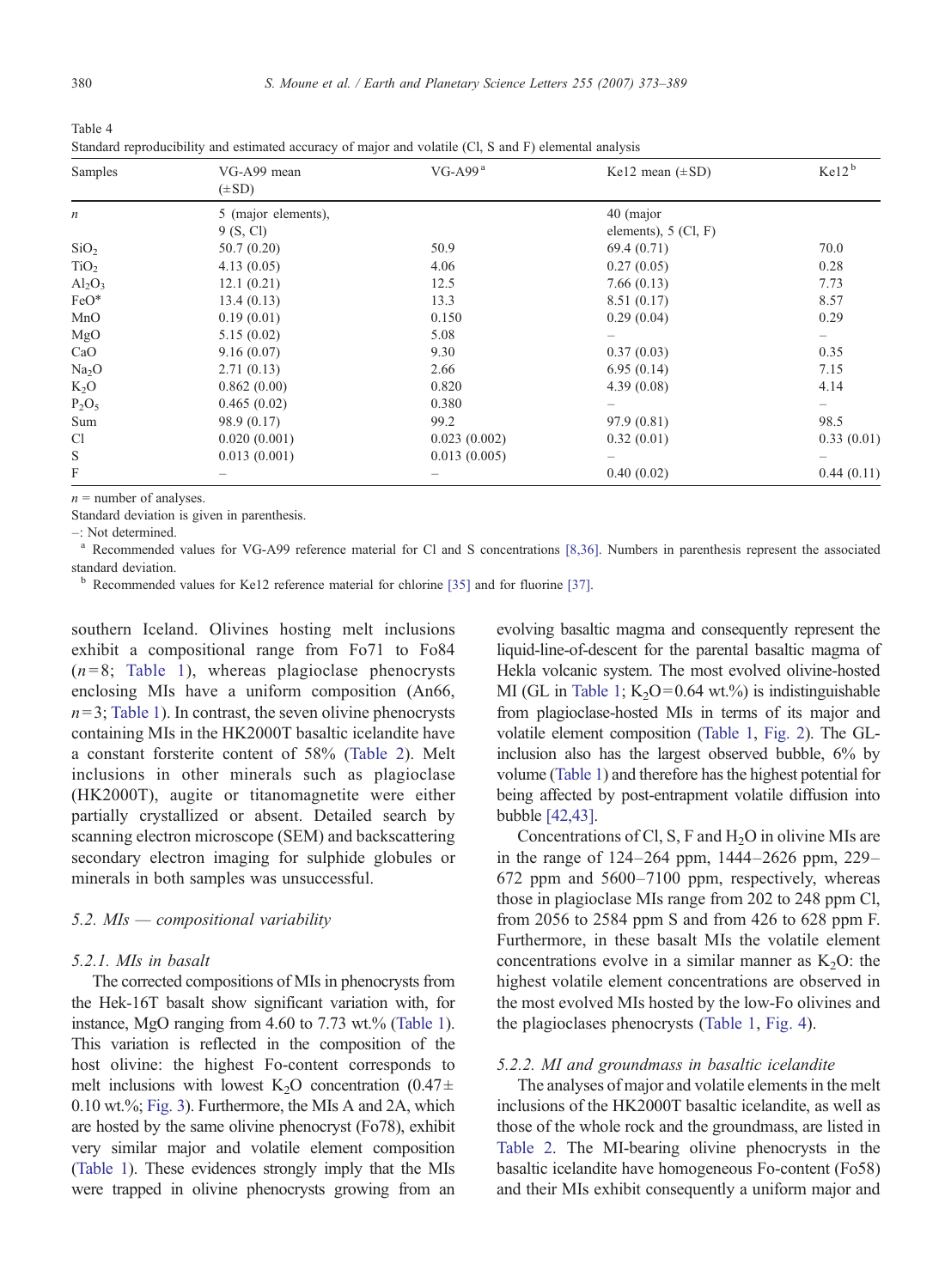<span id="page-8-0"></span>

Fig. 3. Correlation between the composition of the host olivine (Fo%) and K2O of the corresponding MIs in the 1913 Hekla basalt and the 2000 basaltic icelandite. Average  $2\sigma$  error is plotted.

volatile element compositions (Fig. 3). With the exception of the HK2000T groundmass glass, these MI-compositions are the most evolved ones observed in this study  $(K_2O=1.19\pm0.05$  wt.%; [Table 2](#page-4-0)). Furthermore, their composition is very similar to the whole rock sample [\(Table 2\)](#page-4-0). Therefore, we conclude that these MIs are representative of the basaltic icelandite magma of the 2000 eruption as well as the magma erupted during the final phase of historic Hekla eruptions [\(Fig. 2\)](#page-5-0). Clearly, this does not hold for Na concentrations because our Naanalyses are underestimated in the HK2000T MIs.

As expected in closed-system behaviour, volatiles are more concentrated in MIs from the most evolved basaltic icelandite, with the notable exception of sulphur (see below). In the HK2000T MIs the volatile concentrations range from 379 to 421 ppm for Cl, from 978 to 1393 ppm for F and from 918 to 993 ppm in S. An analysis from a one MI gave  $2.42 \pm 0.34$  wt.% for H<sub>2</sub>O. In addition, we observe no significant difference in S, Cl and F concentrations between MIs containing or not containing a shrinkage bubble, implying that the concentration of these elements has not been modified by post-entrapment diffusion into shrinkage bubbles [\(Table 2](#page-4-0)).

Five spot-analyses performed on the HK2000T groundmass glass yield a mean concentration of  $374 \pm 28$  ppm for Cl (range: 340–410 ppm),  $1117 \pm 17$  ppm for F (1100– 1146 ppm) and  $268 \pm 41$  ppm for S (219–310 ppm). The groundmass glass appears to contain negligible water based on the LOI measurement of the bulk sample [\(Table 2\)](#page-4-0). After applying our correction for the effects of microlite crystallisation in the groundmass, the volatile element and potassium concentrations are:  $282 \pm 21$  ppm Cl,  $843 \pm 13$  ppm F,  $203 \pm 31$  ppm S and  $1.16 \pm 0.08$  wt.%  $K<sub>2</sub>O$  [\(Table 2](#page-4-0)). These values are comparable to the

concentrations previously measured in the 1970 basaltic icelandite of Hekla, using different analytical techniques [\[44,45\].](#page-15-0)

Taken as a whole, the melt compositions recorded by the MIs reflect the magma evolution from the most primitive basaltic lavas encountered around Hekla towards the least evolved magma erupted by Hekla volcano sensu stricto [\[18\]](#page-14-0).

## 6. Discussion

#### 6.1. Do the MIs represent magma at depth?

Although major element compositions of the MIs fall on the evolutionary trend of Hekla lavas [\(Fig. 2](#page-5-0)), it remains to demonstrate whether their volatile concentrations represent those of the undegassed magma at depth. Inclusions may leak if fractures are present (e.g. [\[43\]](#page-15-0)), hydrogen may diffuse out of the inclusion and fastdiffusing species may enter from the melt around the host crystals into the MIs (e.g. [\[46,47\]](#page-15-0)). Moreover, MIs may form in minerals crystallising from partially degassed magma. In this study, only MIs with no visible fracture or dislocation boundaries were chosen for analyses.

The MIs in Hekla's basalt can be assumed to be undegassed for S, Cl, F and  $H<sub>2</sub>O$  based on the following arguments. Their Cl/K<sub>2</sub>O is close to the value of 0.04, typical for the Iceland plume ([\[48\]](#page-15-0) and references therein), and a specific signature compared to other oceanic intraplate basalts  $[49]$ . Moreover, their  $H_2O$ , F, Cl concentrations and S/Cl are close to those from other mantle-plume related magmas ([50–[54\];](#page-15-0) [Fig. 5\)](#page-10-0). In addition, their water concentrations and  $H_2O/K_2O$  are also consistent with those measured in subglacial basaltic glasses from Iceland, which are likely to reflect juvenile water concentrations [\[55\].](#page-15-0)

No direct arguments can be used to assess if the volatile concentrations in MIs in the basaltic icelandite represent those of the undegassed magma, but several indirect lines of evidences are presented below.

#### 6.1.1. Comparison with other EVZ basalts

The compositions of basalts in Iceland are thought to represent different mixtures of mantle melts from the Iceland plume and the depleted upper mantle reservoir from which mid-ocean ridge basalts (MORB) are derived (e.g. [\[56,57\]\)](#page-15-0). Three types of basalts occur in the Eastern Volcanic Zone: tholeiites in the northern part, transitional alkaline basalts (or FeTi-rich basalts) in the central part and alkaline basalt farthest to the south (e.g. [\[24\]](#page-14-0)). Volatile measurements in MIs from tholeiites of Laki and Veidivötn volcanic systems [\[13,58,59\]](#page-14-0) show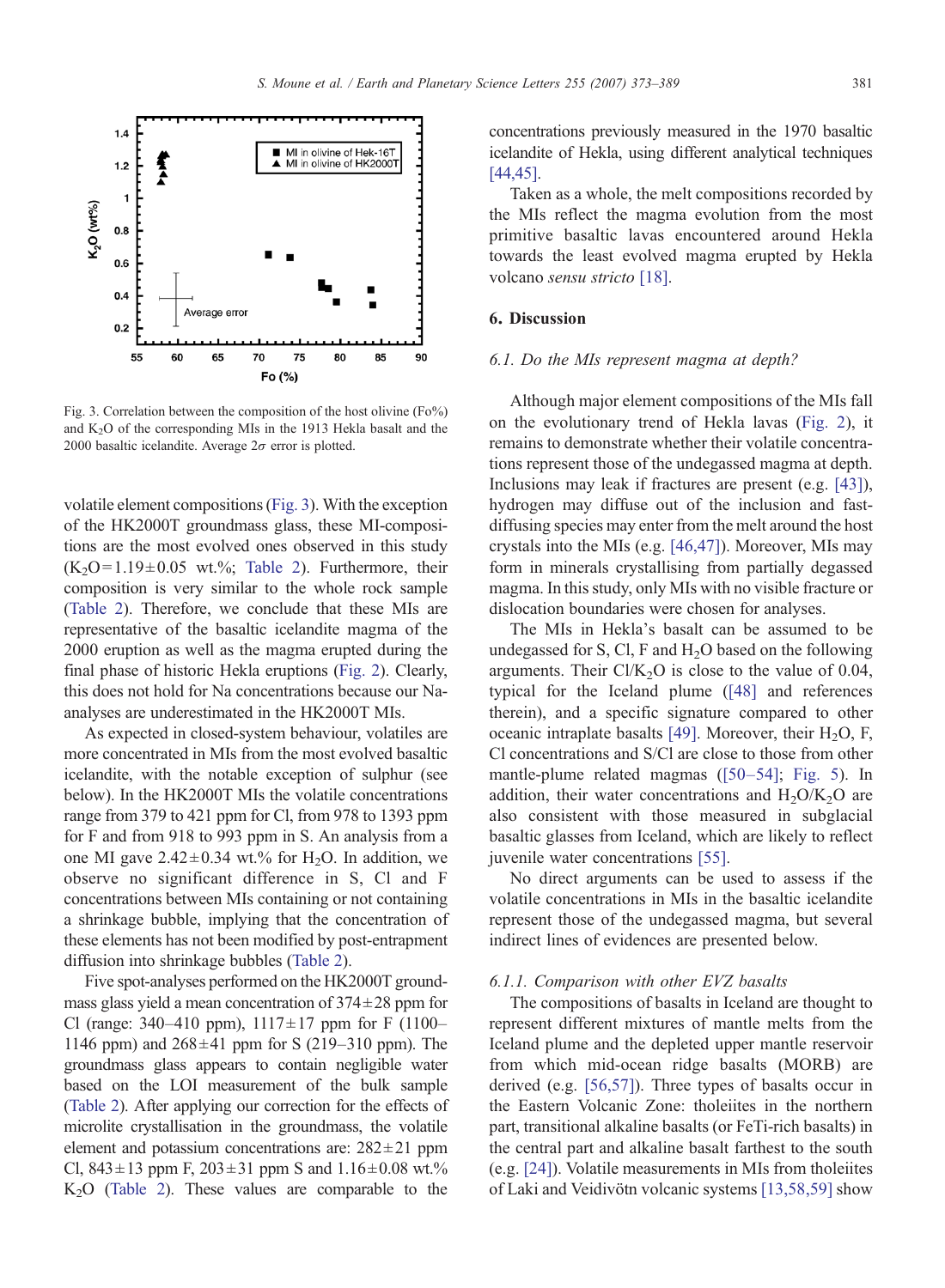<span id="page-9-0"></span>

Fig. 4. Evolution of the dissolved volatile concentrations in Hekla magmas. The corrected F, S, Cl and K2O values of the basaltic icelandite groundmass are plotted. For water, a line passing through origin and the two basaltic MIs extrapolates through the single analysed MI of the basaltic icelandite. Calculated York-type regression lines through the MIs trapped in 1913 basalt olivines, thought to be undegassed, are displayed for Cl, F and S in Fig. 4b, c and d. In Fig. 4c, the calculated regression line does not pass through the origin but given the overall uncertainties on the F concentrations, a straight line is readily drawn from the origin and through the inclusion data of both the basalt and the basaltic icelandite. The "expected" concentrations of volatile elements in basaltic icelandite magmas before eruption are calculated from the extrapolation of this line to the average  $K_2O$  value of the basaltic icelandite MIs. The estimated degree of degassing (in %) during the 2000 eruption is also shown. Minimum degree of degassing is calculated from the difference of the measured concentrations in the inclusions of the HK2000T and the groundmass value, whereas the maximum value is calculated from the expected value and the groundmass value. Also shown (dashed line) is the proposed S solubility line for the differentiation process between the most evolved basaltic MIs and those in basaltic icelandite due to titanomagnetite crystallisation (decrease in Fe concentration in melt and therefore S solubility; see text for further discussions). Error bars  $(2\sigma)$  for the "expected values" are calculated from the error on the regression line (see the algorithm of calculation of York [\[82\]\)](#page-16-0).

greater variations in their S/Cl values than MIs from the basalt of Hekla and Katla [\(Fig. 5\)](#page-10-0). Notably, the latter plot close to the proposed hot spot values of Métrich et al. [\(\[54\];](#page-15-0) [Fig. 5\)](#page-10-0), whereas MIs from the tholeiites form a linear array between the presumed hot spot and MORB values. These results suggest that the hot spot signature is less diluted in the off-rift transitional alkaline basalts, such as at Hekla and Katla, than in the rift-related tholeiites. Taken together, the coherence between tectonic setting and the volatile compositions of the MI basalt compositions in the EVZ strongly suggests that the MIs of the different basalts either have all degassed in a similar manner or, much more likely, represent the composition of undegassed primitive melts at depth.

## 6.1.2. Volatile saturation in basaltic MIs

The composition of MIs in the Hekla basalt matches not only the known compositional range for volatiles but also that of the major elements in MIs of other EVZ basalts. Sulphur and total iron, expressed as FeO\*, concentrations in the EVZ inclusions are positively correlated (for Hekla  $R^2 = 0.7$ ; [Fig. 6\)](#page-10-0), illustrating the well-known relationship between sulphur solubility and iron concentration in basaltic magmas [\[60,61\]](#page-15-0). However, sulphur solubility depends on several parameters,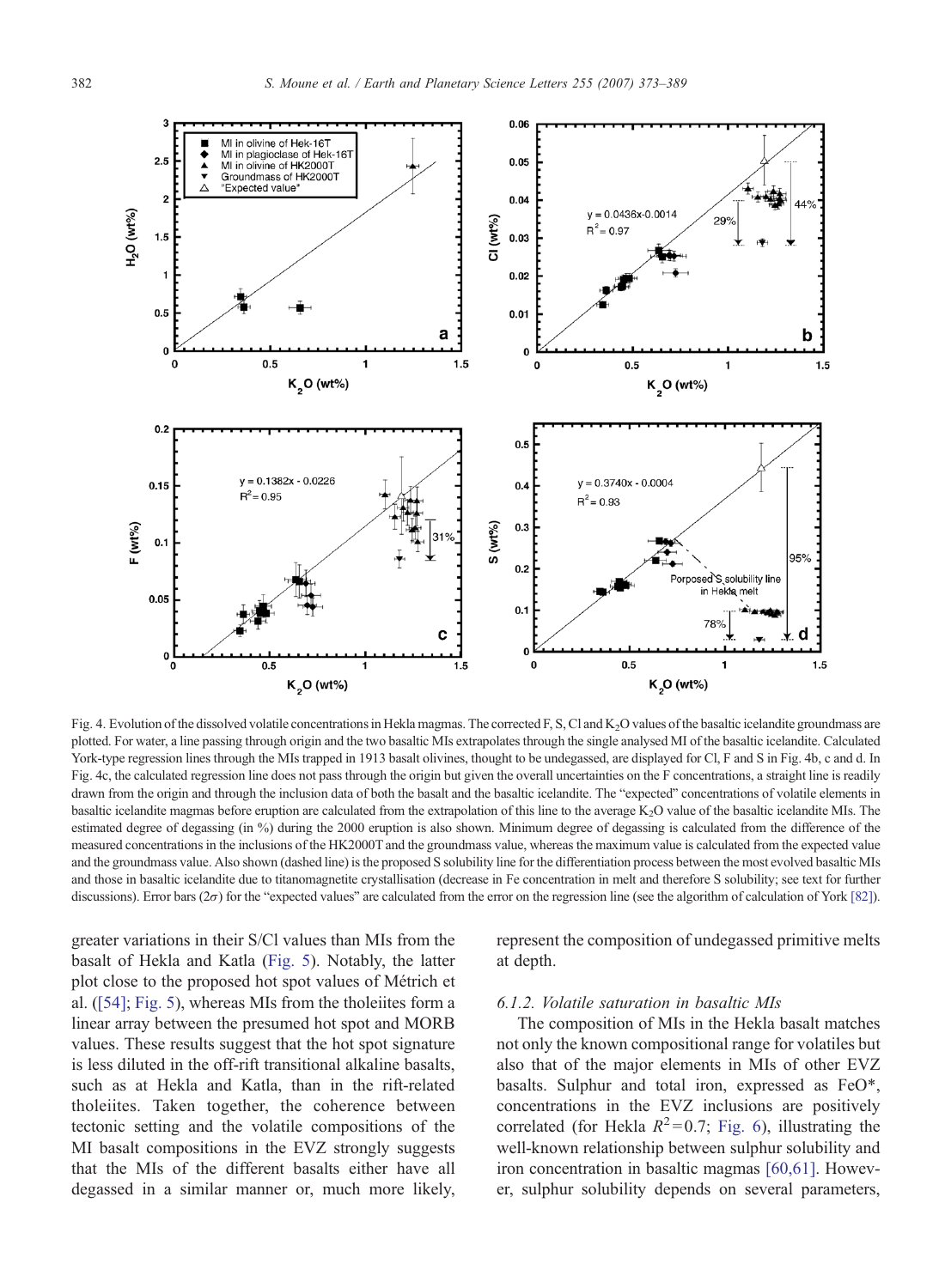<span id="page-10-0"></span>

Fig. 5. The S/Cl values versus 1/Cl for melt inclusions of Hekla basalts compared to those from the EVZ of Iceland [\[8,13,58,59\]](#page-14-0). The three boxes outline the proposed compositional fields for MIs from volcanoes of subduction zones, hot spots and mid-ocean ridges (MOR) [\[54\].](#page-15-0) MIs from Hekla and Katla plot in or close to the Hot Spot field, whereas those from Veidivötn and Laki fall on a trend linking the MOR and the Hot Spot fields. Note that the MIs from Laki with the highest S/Cl are exclusively observed in glasses with  $MgO > 8\%$ .

such as pressure, temperature,  $fO_2$ ,  $fS_2$ , and bulk composition, particularly FeO content of magmas (e.g. [\[32,62](#page-15-0)–65]). The exact saturation curve for sulphur in basalts is unknown but the Hekla results show a trend of higher sulphur concentration at given FeO\*, compared to mid-ocean ridge basalts [\[61,66\]](#page-15-0). This discrepancy most likely reflects relatively higher oxygen fugacity in Hekla magmas compared to that of MORB but it may also be partly attributed to differences in magma temperatures and bulk compositions [\[61\]](#page-15-0). However, sulphur measurements from other EVZ basalt MIs fall on an array slightly below the saturation limit of MORBs [\[13\].](#page-14-0) In this context, it is worth noting that oxygen fugacity in Icelandic magmas has not yet been thoroughly investigated.

Moreover, the basaltic magma of Hekla appears to be undersaturated in water since the predicted water concentration of basalts, assuming  $CO<sub>2</sub>$  between 0 and 2 wt.% at pressure close to 0.3 GPa [\[67\],](#page-16-0) ranges between 3.5 and 5 wt.%, compared to the measured 0.6 wt.% in the MIs of the Hek-16T basalt. This pressure corresponds to the estimated 9 km depth of Hekla's magma chamber [\[25\]](#page-14-0). Furthermore, the saturation levels for Cl and F in basalts are poorly constrained but the comparison between magma compositions at Hekla and experimental results for basalts and andesites [\[62,68\]](#page-15-0) suggests that Cl and F are well below the saturation level in basaltic magmas from the Hekla system. Hence it is reasonable to assume that volatiles other than S and  $CO<sub>2</sub>$  are undersaturated in the MIs of Hekla basalt. The absence of hydrous minerals and apatite in our samples lends support to this assumption. Consequently, the evolution of these volatiles will be strongly controlled by crystal-liquid differentiation processes [\[69\]](#page-16-0).

# 6.2. Volatile evolution during basalt-basaltic icelandite fractional crystallisation

The main process forming the basaltic icelandites of Hekla is fractional crystallisation of basaltic magma similar that erupted in the vicinity of Hekla, as verified by systematic variations of major and trace elements and both stable and radiogenic isotope ratios [\[18\].](#page-14-0) The crystallising assemblage is olivine, plagioclase, clinopyroxene and titanomagnetite. The fact that the MI compositions match the evolutionary trend defined by whole compositions confirms that fractional crystallisation alone can account for the liquid-line-of-descent from the less evolved inclusions to the most evolved groundmass of the basaltic icelandite ([Fig. 2](#page-5-0)). Such a simple differentiation mechanism allows us to predict and evaluate the behaviour of the volatile elements in Hekla magmas prior to entrapment in the phenocrysts of the basaltic icelandite. Earlier studies have clearly shown how the incompatible behaviour of volatile elements during fractional crystallisation can be used to track magma evolution and degassing [\[4,5,11\].](#page-14-0)



Fig. 6. Sulphur concentration as a function of  $FeO<sup>*</sup>$  in melt inclusions of Hekla basalts compared to those of other EVZ volcanoes [\[8,13,58\]](#page-14-0) and to glass of submarine lava flows from mid-oceanic ridges [\[61,66\]](#page-15-0). Error bars  $(2\sigma)$  are shown for the MIs of Hekla. Higher S concentrations at a given  $FeO^*$  in the Hekla MIs suggest that sulphur solubility is higher at Hekla compared to what has been proposed for MORB.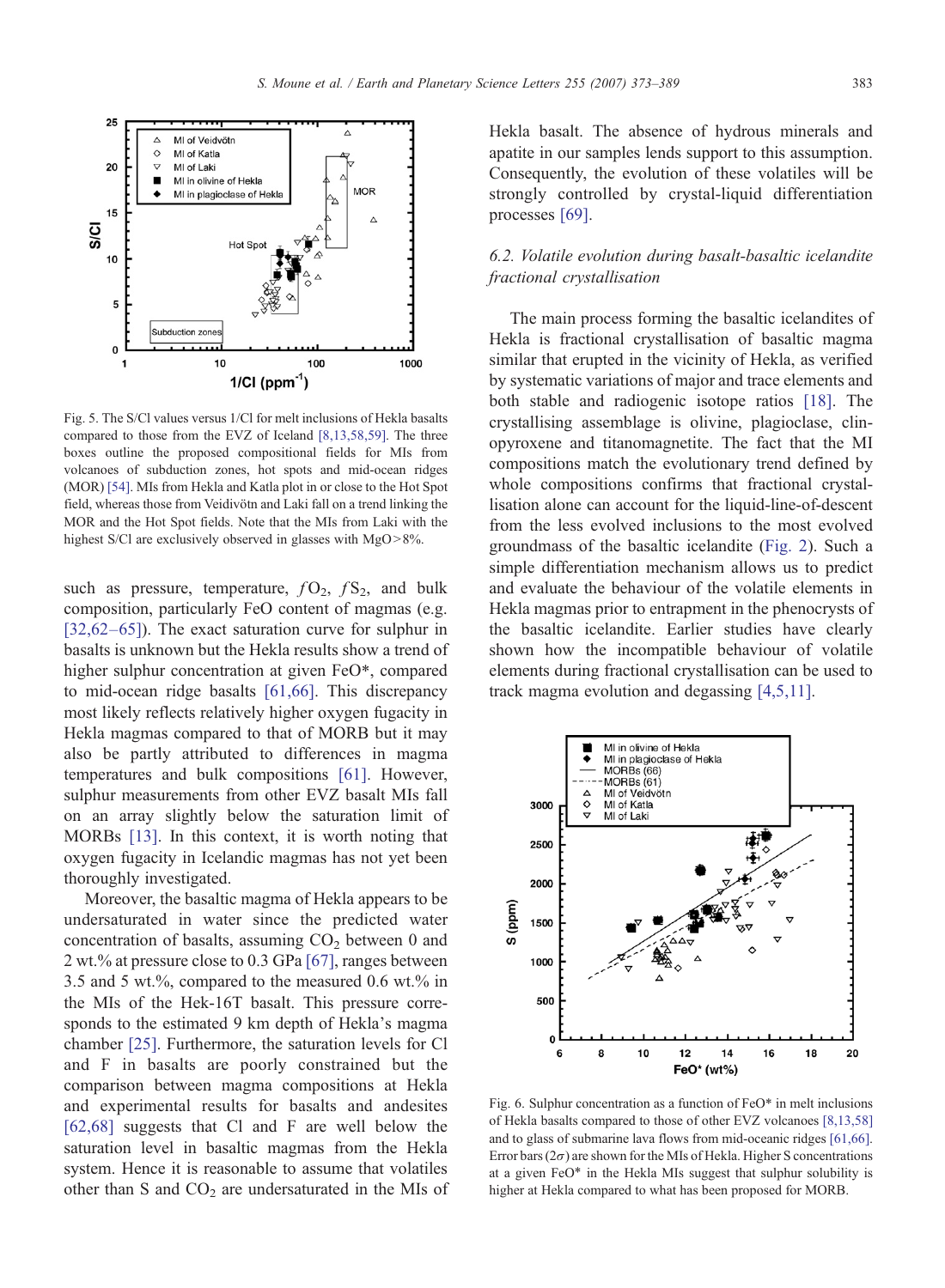#### 6.2.1. Degree of crystal fractionation

[Fig. 2](#page-5-0) shows the variation of major elements as a function of  $K_2O$ , which is a good index of magma differentiation at Hekla. Comparison between potassium and thorium concentrations in whole rocks for the entire Hekla magma suite [\[18\]](#page-14-0) reveals that the bulk partition coefficient of K<sub>2</sub>O between crystals and liquid ( $D_{K,0}$ ) is close to 0.2 for the relevant interval of magma differentiation. This value is obtained from the slope of a linear correlation ( $R^2$ =0.99) on a logK<sub>2</sub>O–logTh plot assuming negligible  $D_{\text{Th}}$ , which is justified by the absence of accessory minerals in the Hekla products. This  $D_{K,Q}$  agrees with published values (e.g. [\[70\]\)](#page-16-0). From the Raleigh-fractionation law, the change in  $K_2O$ from the most primitive (MI in basalt) to the most evolved melt (basaltic icelandite matrix composition corrected for the presence of microlite) can be accounted for by 83% crystal fractionation. In other words, the groundmass of the basaltic icelandite, prior to microlite crystallization, corresponds to a remaining melt fraction of 17%.

## 6.2.2. Volatile evolution during fractional crystallization

The evolution of the volatile concentrations during fractional crystallisation from the most primitive inclusions towards those of the basaltic icelandite is displayed in [Fig. 4.](#page-9-0) Water, Cl and F in the MIs increase systematically with  $K_2O$ , whereas S concentration increases steadily with  $K<sub>2</sub>O$  in MIs of the basalt and then drop to the lowest measured values in MIs of the basaltic icelandite. In all instances, the groundmass value falls below the linear arrays in [Fig. 4.](#page-9-0) In terms of water contents [\(Fig. 4](#page-9-0)a), the most evolved MI of the basalt (GL) has the lowest H2O value, most likely because of water diffusion into the shrinkage bubble after entrapment (see above). However, the only MI in the basaltic icelandite analysed for water has no bubble [\(Table 2\)](#page-4-0) and its water content correlates with the two pristine MIs of the basalt and extrapolates through the origin.

Best regression line was calculated through the olivine MI results for Cl, F and S from the basalt since these MIs are inferred to be undegassed and record the more primitive part of the liquid-line-of-decent. The linear correlations from all three diagrams pass close to the origin [\(Fig. 4](#page-9-0)). In detail, however, extrapolation of the  $Cl-K<sub>2</sub>O$  correlation towards the K<sub>2</sub>O of the basaltic icelandite yield slightly but significantly higher Cl than measured in the MIs ([Fig. 4](#page-9-0)b). Assuming a similar behaviour of Cl and  $K<sub>2</sub>O$  during crystal fractionation, this value is the one that would be "expected" in the absence of any Cl degassing. A somewhat different behaviour is found for fluorine versus potassium, whose correlation line extrapolates through the highest F values in the MIs of the basaltic icelandite [\(Fig. 4](#page-9-0)c). The best fit through the sulphur variations also extrapolates through the origin, but the significantly lower S concentrations of MIs in the basaltic icelandite clearly show that S has been separated from the evolving melt [\(Fig. 4](#page-9-0)d). From the linear correlations in [Fig. 4](#page-9-0), the bulk partition coefficients between crystals and the basaltic melt for the volatile elements can be estimated as: D- $_{\text{Cl}} \approx D_{\text{S}} \approx D_{\text{K}_2\text{O}} \ge D_{\text{F}_1}$  illustrating the incompatible behaviour of volatile elements in the Hekla magma. The "expected" initial volatile concentrations in the basaltic icelandite MIs for Cl and F are  $505 \pm 65$  ppm and  $1417 \pm$ 340 ppm, respectively (see [Fig. 4](#page-9-0)), whereas that for S is as high as  $4447 \pm 530$  ppm [\(Fig. 4](#page-9-0)d). Such a high S concentration is well beyond the estimated S solubility in basaltic icelandite and thus cannot have been totally dissolved in the basaltic icelandite melt of Hekla. It is likely that significant amount of S was stored in a sulphur-rich exsolved fluid or melt phase in the Hekla magma chamber (see below).

# 6.2.3. Comparison of expected and measured volatile concentrations

Although water is the dominant volatile species in silicate melts, no loss of this volatile is observed in the single MI in the basaltic icelandite analysed with SIMS  $(H<sub>2</sub>O = 2.42$  wt.%; [Fig. 4](#page-9-0)a). Saturation of F was not reached in the magma and no evidence is found for F depletion in the MIs. In contrast, even if saturation may not have been attained for chlorine, this volatile appears to be slightly degassed from the MIs of the basaltic icelandite ([Fig. 4](#page-9-0)b) presumably due to extensive  $CO<sub>2</sub>$ degassing. On the other hand, significant amount of S is missing. This degassing pattern suggests a similar and higher solubility of  $H_2O$  and F in Hekla magma than for Cl and S-species, in agreement with theoretical considerations [\[62\]](#page-15-0) and degassing model [\[71\]](#page-16-0).

# 6.3. Causes of sulphur loss before entrapment of MIs in basaltic icelandite

The relatively low S concentrations measured in the MIs of the basaltic icelandite reveal that, before the formation of the inclusions, significant amount of S had been removed from the melt. Since the oxygen fugacity in the Hekla magma is close to FMQ [\[15\]](#page-14-0), the sulphur occurs mainly as sulphide [\[10,33\].](#page-14-0) Therefore, either partial sulphide degassing, immiscibility and/or crystallisation could have lowered the sulphur concentration in the melt prior to MI entrapment. The absence of sulphide minerals and globules in our samples suggests that either these high-density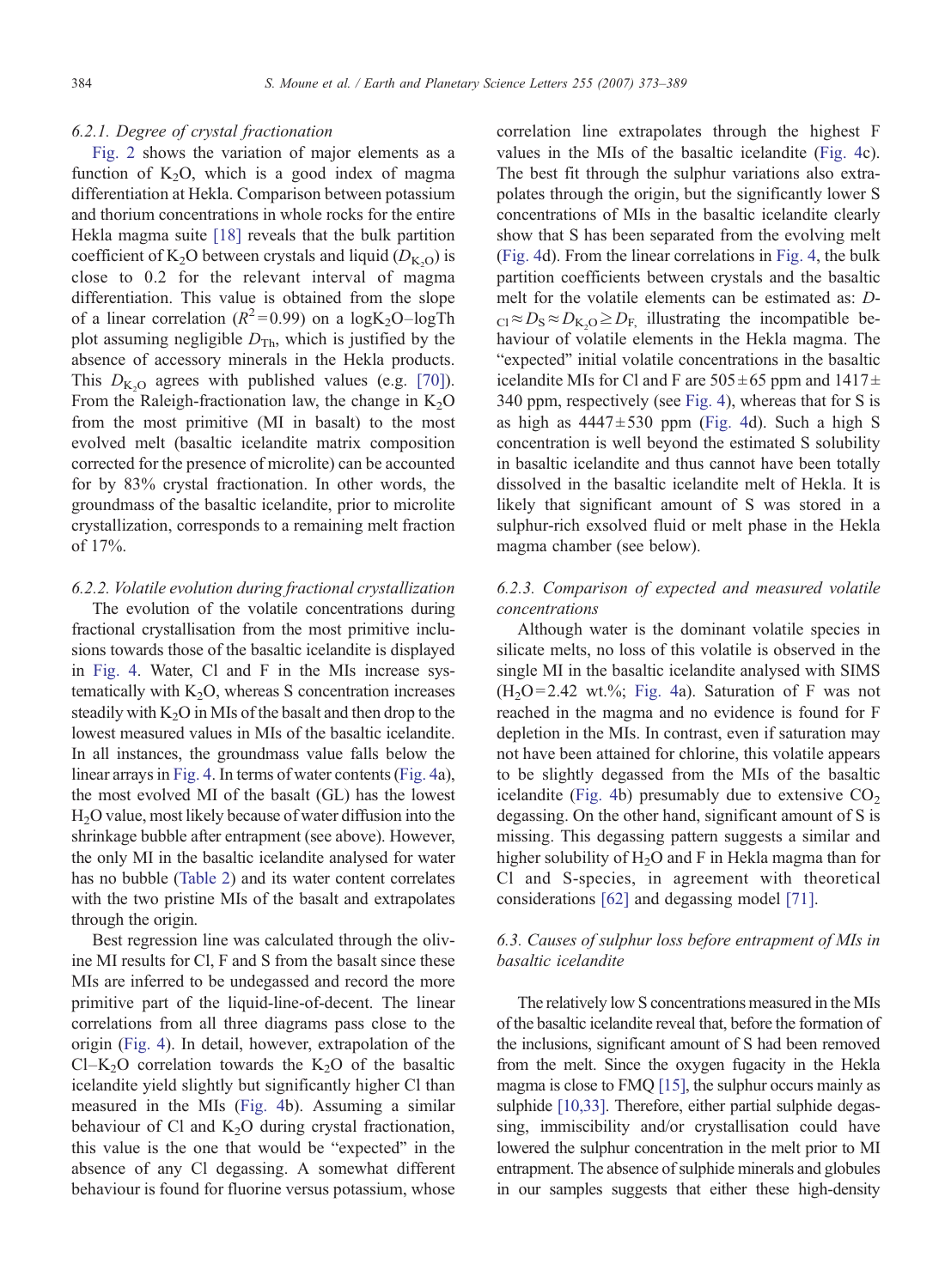phases were gravitationally separated from the evolving silicate melt [\[72\]](#page-16-0) or that sulphur was partially removed as  $H<sub>2</sub>S$  in a vapour phase. Early degassing of  $CO<sub>2</sub>$  could indeed have helped carry H2S towards the magma chamber roof [\[73\],](#page-16-0) contributing to the explosive sup-Plinian phase.

In any case, a significant change in sulphur solubility is likely to have occurred before MIs entrapment in basaltic icelandite. The solubility is likely to decrease with diminishing Fe concentrations as a result of crystallisation of titanomagnetite [\(Fig. 2](#page-5-0)e,f). Fractionation of FeTioxides is directly reflected in the concentration variations of Ti that reach a maximum at  $0.7$  wt.% K<sub>2</sub>O, at the onset of titanomagnetite fractionation. The regular decrease in  $TiO<sub>2</sub>$  and FeO with further differentiation as measured in the Hekla lavas is likely to mimic that of S as well, and therefore its solubility [\(Fig. 4d](#page-9-0)). To a first approximation, the decreasing concentrations of both  $FeO^*$  and  $TiO<sub>2</sub>$ from the evolved basalt to the basaltic icelandite follow a near-linear trend. We assume that S concentrations will follow a similar path and decrease linearly ([Fig. 4](#page-9-0)d). Therefore, the maximum amount of S that may have been degassed during the 2000 eruption of Hekla can be estimated from the difference between the "expected" S value and the measured concentration of the degassed groundmass glass (see [Fig. 4d](#page-9-0)). A minimum amount is given by the difference between the MIs and the groundmass of the basaltic icelandite itself, i.e. using the "petrological method".

# 6.4. Estimation of volatile release during the 2000 Hekla eruption

The differences in volatile contents between MIs in basaltic icelandites and groundmass corrected for the degree of crystallisation, indicate a minimum degassing of about 29% Cl, 78% S and 31% F ([Fig. 4](#page-9-0); [Table 5\)](#page-13-0), which are similar to the values calculated for the Laki eruption [\[8\].](#page-14-0) Differences between the "expected" values for MIs in basaltic icelandite ([Fig. 4](#page-9-0)) and those of the groundmass yield upper limits of  $\sim$ 44% Cl, 95% S and 31% F. The water content of the groundmass glass was not measured and therefore the water degassing is not discussed here. The volatile mass released during the 2000 Hekla eruption can then be estimated: Taking  $0.17 \text{ km}^3$  for the total volume of erupted magma [\[26\]](#page-14-0) and a density of 2610 kg·m−<sup>3</sup> for a basaltic icelandite melt, one obtains 0.05–0.1 Mt of HCl,  $0.6-3.8$  Mt of SO<sub>2</sub> and  $0.17$  Mt of HF [\(Table 5](#page-13-0)). Our lower estimate for sulphur outgassing is close to that given by Sharma et al. [\[12\].](#page-14-0) Since non-erupted magma may contribute to the volatile mass balance, "petrological" estimates can only be conservative [\[6,8\].](#page-14-0) Non-erupted magma can potentially be a mass of degassed magma that was left at depth at the end of the eruption due to faster ascent of the gas phase relative to the magmatic liquid.

# 6.4.1. Comparison of estimated magma degassing and the measured composition of the 2000 Plinian gas phase

During the February–March 2000 eruption of Hekla, snowstorms fell through the eruption column condensing and scavenging the gas phase, which was sampled as snow (e.g. [\[22\]\)](#page-14-0). These snow samples thus provide a proxy to determine the composition and the volatile ratios of the gas phase during the early sub-Plinian phase of the eruption. The F/Cl in the different snow samples range from 0.7 ( $\pm$ 0.03) to 2.2 ( $\pm$ 0.09; [\[22\]\)](#page-14-0), whereas those estimated from the differences between MI of the basaltic icelandite and the groundmass glass composition is 3.3  $(\pm 0.44)$  and those defined by the differences between "expected" concentrations and matrix glass composition is 1.7 ( $\pm$ 0.31). Such a reasonably good similarity of F/Cl in snow samples and in MI-based estimates justifies the approach used in this study.

Sulphur in the snow samples was principally condensed as  $SO_4^{2-}$  [\[74\].](#page-16-0) This condensate represents only a part of the total emitted sulphur released in less oxidized forms such as  $H_2S$ ,  $S_2$  or  $SO_2$ . Therefore, sulphur degassing estimated from the composition of the MIs cannot be compared with the snow samples. However, satellite-based spectroscopic measurements during the eruption detected the emission of  $0.13-0.37$  Mt of SO<sub>2</sub>, and up to 0.008 Mt of sulphate [\[28\]](#page-14-0). These results are lower than ours by factor of 2 to 10, but this can be explained by intrinsic limitations in the satellite-based sensing techniques used to infer Hekla's sulphur emissions (TOMS— Total Ozone Mapping Spectrometer-and MODIS — Moderate Resolution Imaging Spectroradiameter-[\[29\]\)](#page-15-0). TOMS estimates are affected by the highlatitude location of Hekla combined with the low solar energy during polar winter, as stated by Rose et al. [\[28\].](#page-14-0) Similarly, the MODIS values are underestimates owing to cold underlying temperatures, and the presence of ice in the plume that strongly affects IR spectra [\[28\].](#page-14-0) Furthermore, during the initial sub-Plinian phase (26 February), when most of the eruptive gases were emitted [\[25,26\],](#page-14-0) significantly lower values were measured due to "very high optical depth of the volcanic plume" [\[28\]](#page-14-0). Nevertheless, we emphasize that the remote sensing values for the Hekla eruption are comparable to the lower sulphur degassing estimates from this study and that of Sharma et al. [\[12\].](#page-14-0) We thus can conclude that all these studies [\[12,28](#page-14-0), this study] provide a fairly good estimate of the quantity of sulphur released during the effusive phase of the Hekla 2000 eruption.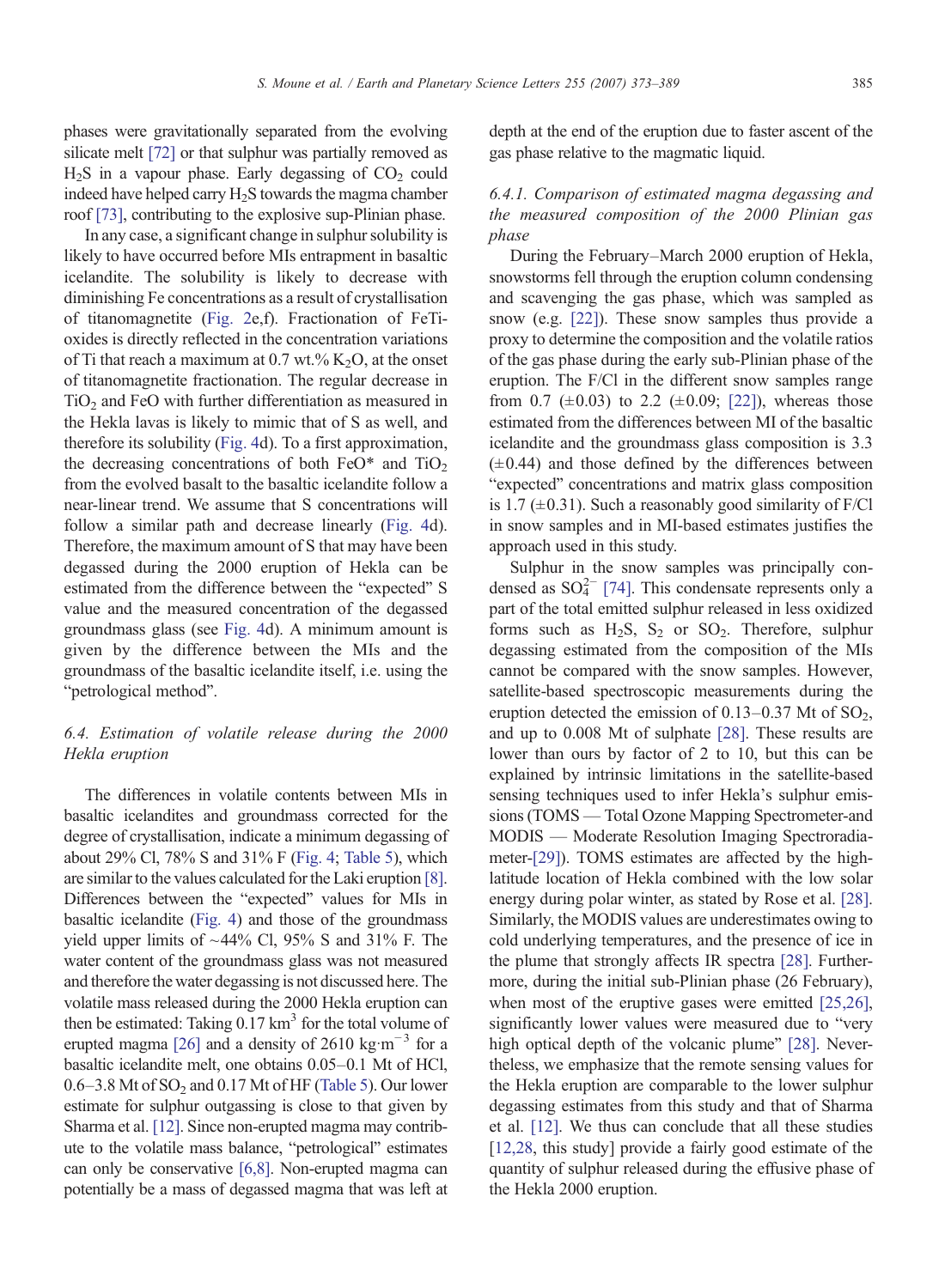<span id="page-13-0"></span>

|  | ×<br>۹ |
|--|--------|
|--|--------|

Estimates of the mass (in Mt) of volatiles dissolved in the Hekla magma prior to the 2000 eruption, and released during the eruption and the degree of magma degassing (in %)

|                                   | SO <sub>2</sub>         | HC <sub>1</sub>         | HF                  |
|-----------------------------------|-------------------------|-------------------------|---------------------|
| Minimum and maximum mass          | $0.825 \ (\pm 0.024) -$ | $0.180 \ (\pm 0.005) -$ | $0.565 (\pm 0.124)$ |
| in 2000 Hekla magma (mr)          | 3.95 $(\pm 0.12)$       | $0.231 (\pm 0.03)$      |                     |
| Minimum and maximum mass released | $0.645 \ (\pm 0.026)$   | $0.052 \ (\pm 0.002) -$ | $0.172 (\pm 0.022)$ |
| during the $2000$ eruption (mb)   | $3.77 (\pm 0.16)$       | $0.102 \ (\pm 0.013)$   |                     |
| Minimum and maxium degree $(\%)$  | $78 - 95$               | $29 - 44$               | 31                  |
| of degassing                      |                         |                         |                     |

mr =  $V_r \rho \varepsilon v_{x,i}$  or mr =  $V_r \rho \varepsilon v_{x,i}$  where  $V_r$  is the total volume of magma erupted,  $\rho$  is the basaltic icelandite magma density: 2610 kg m<sup>-3</sup>,  $\varepsilon$  is the factor required to convert pure element to element compounds,  $v_{x,ic}$  is the maximum concentration expected of element x in melt inclusions in basaltic icelandite (0.44 wt.% for S, 0.05 wt.% for Cl and 0.12 wt.% for F) and  $v_{x,i}$  is the measured concentration of element x in MIs of the basaltic icelandite (note that when taking into account the  $2\sigma$  errors on the "expected" values,  $v_{x,i}$  becomes equal to  $v_{x,i}$  for fluorine).

mb =  $V_r \rho \varepsilon (v_{x,i} - v_{x,\text{gc}})$  or mb =  $V_r \rho \varepsilon (v_{x,i} - v_{x,\text{gc}})$  where  $v_{x,\text{gc}}$  is the corrected concentration of element x in the groundmass glass of the basaltic icelandite.

The improved approach presented here and the reducing conditions of the Hekla magmas indicate that much sulphur could be either exsolved in a sulphide vapour phase (as  $H_2S$  or even  $S_2$ ) and/or accumulated in a reducing immiscible sulphide liquid segregated from its silicic host during the magma differentiation and prior to MI entrapment. The latter explanation appears less likely since no traces of sulphide minerals or globules are observed in Hekla lavas. However, it cannot be eliminated but all sulphur trapped by such a hypothetical immiscible sulphide liquid is likely to volatilize upon eruption [\[75\].](#page-16-0) The preferred explanation for the difference between the remote sensing values (0.13–  $0.37$  Mt of SO<sub>2</sub>) and our higher estimate (3.8 Mt of sulphur calculated as  $SO_2$ ) appears to be the early formation of a sulphide vapour phase [e.g. [69,76](#page-16-0)] promoted by early exsolution of  $CO<sub>2</sub>$  (and CO [\[14\],](#page-14-0) as observed at surface and illustrates the reducing conditions at depth) in the magma column. Gas accumulation beneath the roof of the magma chamber prior to the 2000 eruption of Hekla and its sudden release during the initial sub-Plinian eruption are compatible with the estimated high magma velocity (9 km in 1/2 h, or 5 m/s; [\[77\]\)](#page-16-0). Sulphur species in the gas phase are principally sulphur dioxide  $(SO_2)$  and hydrogen sulphide  $(H_2S)$  but  $S_2$  and H<sub>2</sub>SO<sub>4</sub> would also be present [\[78\].](#page-16-0) The relative proportions of the two main species in the volatile phase are principally controlled by temperature, pressure and oxygen fugacity in the melt (e.g.  $[62]$ ).  $H_2S$  is favoured in reduced melt, and despite the probable oxidation of  $H_2S$  during atmospheric transport (e.g. [\[69\]\)](#page-16-0), the  $H_2S$ /  $SO<sub>2</sub>$  at equilibrium can be as high as 3 [\[79\]](#page-16-0). Due to the low oxygen fugacity of Hekla and other hot spot related magmas, reduced sulphur species ( $H_2S$  and  $S_2$ ) were likely present in its gas plume. This could explain the difference between our approach in estimating sulphur

degassing and that of the remote sensing methods [\[28\]](#page-14-0) which are unable to detect  $H_2S$  and other reduced sulphur species. In addition, a part of the sulphur emitted during the eruption could have been rapidly adsorbed on tephra grains and/or trapped in ice crystals, which formed in the volcanic plume [\[74,80\]](#page-16-0). Such a phenomenon was observed during the 1970 Hekla eruption whose tephra showed widespread adsorption of sulphate and  $H_2SO_4$  [\[81\]](#page-16-0). In summary, we conclude that the total amount of sulphur that was degassed during the 2000 Hekla eruption may easily be an order of magnitude greater than previously estimated from remote sensing techniques.

## 7. Conclusions

The simple magma differentiation, fractional crystallisation, recorded by the composition of melt inclusions in basalt and in basaltic icelandite of Hekla volcano permits us to trace the evolution of dissolved volatiles in its magmatic system. The compositions of MIs in these two rock types reflect the magma evolution from the most primitive lavas encountered around Hekla towards the least evolved magma erupted by Hekla itself. The co-variations of volatile concentrations with  $K_2$ . O yield the estimated concentrations in the basaltic icelandite melt just prior to eruption. Using this approach, we observe that water and fluorine had not been exsolved from the magma at the time of MIformation, whereas chlorine and especially sulphur were degassed before the melt entrapment. This approach thus avoids underestimation of pre-eruptive volatile contents and leads to improved estimates of the volatile mass release into the atmosphere. Finally, this method also yields better constraints on the "excess S" postulate, for instance.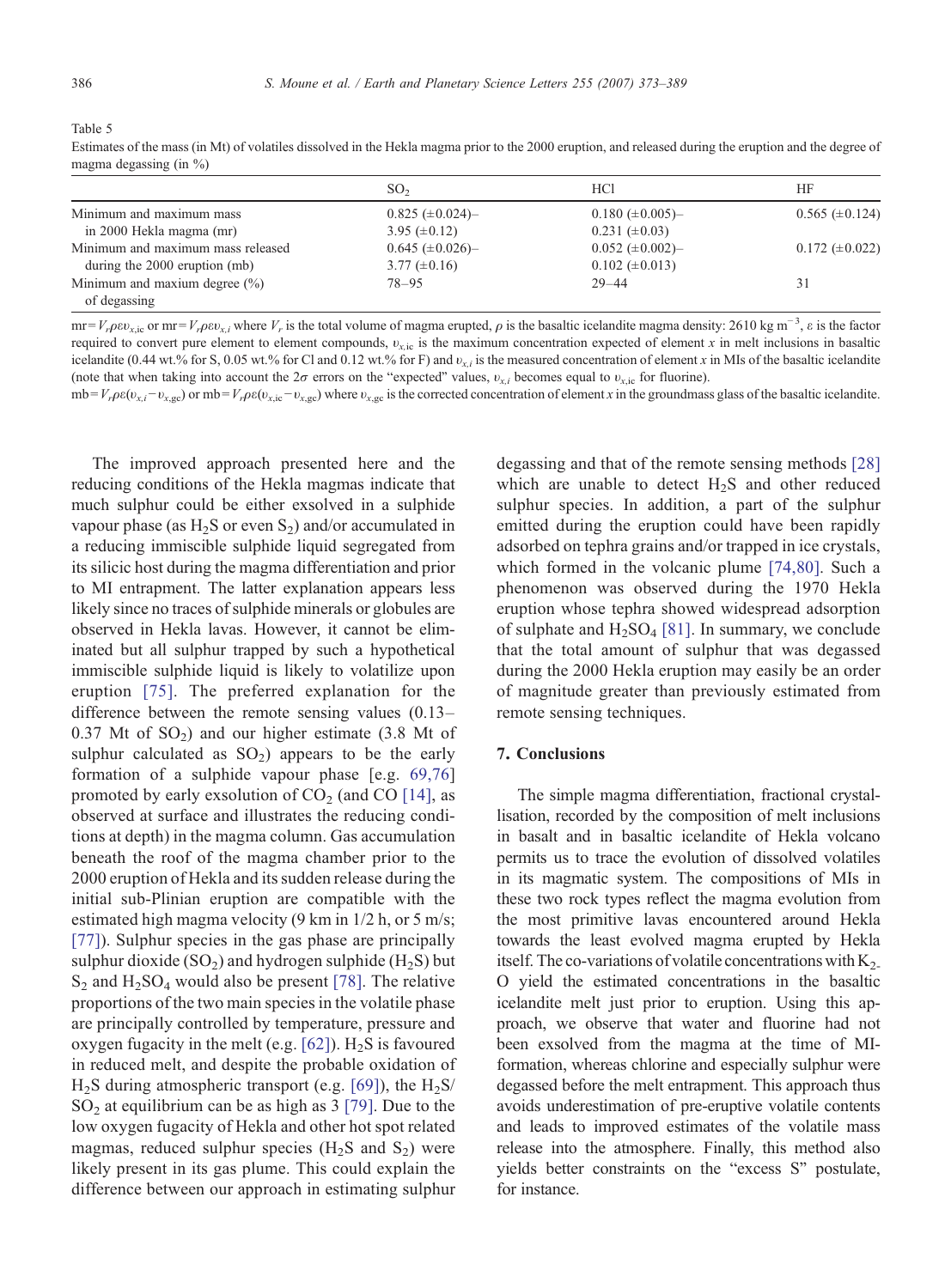#### <span id="page-14-0"></span>Acknowledgements

We thank P. Allard and P.J. Wallace for constructive reviews that led to significant improvements of the manuscript. We are most grateful to Gudrun Larsen for supplying the tephra sample from the 2000 Hekla eruption. Jean-Luc Devidal and François Faure are acknowledged for their help with the analytical work and Regis Doucelance for discussion on error analyses. We thank the Smithsonian National Museum of Natural History's assistance and Nicole Métrich for providing VG-A99 and Ke12 standard glasses, respectively. A grant from the "Jules Verne" programme of the French– Icelandic scientific collaboration partially financed the fieldwork. The French INSU-CNRS programme PNRN grant covered the analytical cost.

#### References

- [1] M.R. Rampino, S. Self, Volcanic winter and accelerated glaciation following the Toba super-eruption, Nature 359 (1992) 50–52.
- [2] T. Thordarson, D.J. Miller, G. Larsen, S. Self, H. Sigurdsson, New estimates of sulfur degassing and atmospheric mass-loading by the 934 AD Eldjà eruption, Iceland, J. Volcanol. Geotherm. Res. 108 (2001) 33–54.
- [3] A. Robock, Introduction: Mount Pinatubo as a test of climate feedback mechanisms, in: A. Robock, C. Oppenheimer (Eds.), Volcanism and the Earth's Atmosphere, Geophysical Monograph, Washington DC, 2003, pp. 1–8.
- [4] A.T. Anderson, Chlorine, sulfur, and water in magmas and oceans, Geol. Soc. Amer. Bull. 85 (1974) 1485–1492.
- [5] P.J. Wallace, From mantle to atmosphere: magma degassing, explosive eruptions, and volcanic volatile budgets, in: B. De Vivo, R.J. Bodnar (Eds.), Melt Inclusions in Volcanic Systems. Methods, Applications and Problems, Elsevier Sciences B.V., Amsterdam, 2003, pp. 105–127.
- [6] J.D. Devine, H. Sigurdsson, A.N. Davis, S. Self, Estimates of sulfur and chlorine yield to the atmosphere from volcanic eruptions and potential climatic effects, J. Geophys. Res. 89 (1984) 6309–6325.
- [7] J.M. Palais, H. Sigurdsson, Petrologic evidence of volatile emissions from major historic and pre-historic volcanic eruptions, in: M.W. Kidson (Ed.), Understanding Climate Change. American Geophysical Union, Geophys. Monograph., 1989, pp. 31–53.
- [8] T. Thordarson, S. Self, N. Oskarsson, T. Hulsebosh, Sulfur, chlorine and fluorine degassing and atmospheric loading by the 1783–1784 AD Laki (Skaftar Fires) eruption in Iceland, Bull. Volcanol. 58 (1996) 205–225.
- [9] T.V. Gerlach, H.R. Westrich, T.J. Casadevall, D.L. Finnegan, Vapor saturation and accumulation in magmas of the 1989–1990 eruption of Redoubt volcano, Alaska, J. Volcanol. Geotherm. Res. 62 (1994) 317–337.
- [10] B. Scaillet, J.F. Luhr, M.R. Carroll, Petrological and volcanological constraints on volcanic sulfur emissions to the atmosphere, in: A. Robock, C. Oppenheimer (Eds.), Volcanism and the Earth's atmosphere, Geophysical Monograph, Washington DC, 2003, pp. 11–40.
- [11] M. Edmonds, D.M. Pyle, C. Oppenheimer, A model for degassing at the Soufriere Hills Volcano, Montserrat, West Indies, based on geochemical data, Earth Planet. Sci. Lett. 186 (2001) 159–173.
- [12] K. Sharma, S. Blake, S. Self, A.J. Krueger,  $SO_2$  emissions from basaltic eruptions, and the excess sulfur issue, Geophys. Res. Lett. 31 (2004), [doi:10.1029/2004GL019688.](http://dx.doi.org/10.1029/2004GL019688)
- [13] T. Thordarson, S. Self, J.M. Miller, G. Larsen, E.G. Vilmundardottir, Sulphur release from flood lava eruptions in the Veidivötn, Grimsvötn and Katla volcanic sytems, Iceland, in: C. Oppenheimer, D.M. Pyle, J. Barclay (Eds.), Volcanic Degassing, Geological Society, London, 2003, pp. 103–121.
- [14] S. Thorarinsson, The eruption of Hekla 1947–48. 1—the eruptions of Hekla in historical times, a tephrochronological study, Soc. Sci. Isl. (1967) 1–170.
- [15] W.S. Baldridge, T.R. McGetchin, F.A. Frey, Magmatic evolution of Hekla, Iceland, Contrib. Mineral. Petrol. 42 (1973) 245–258.
- [16] G.E. Sigvaldason, The petrology of Hekla and origin of silicic rocks in Iceland, eruption of Hekla 1947–48, Soc. Sci. Isl. 5 (1974) 1–44.
- [17] A. Gudmundsson, N. Oskarsson, K. Gronvold, K. Saemundsson, O. Sigurdsson, R. Stefansson, S.R. Gislason, P. Einarsson, B. Brandsdottir, G. Larsen, H. Johannesson, T. Thordarson, The 1991 eruption of Hekla, Iceland, Bull. Volcanol. 54 (1992) 238–246.
- [18] O. Sigmarsson, M. Condomines, S. Fourcade, A detailed Th, Sr and O isotope study of Hekla: differentiation processes in an Icelandic volcano, Contrib. Mineral. Petrol. 112 (1992) 20–34.
- [19] N. Oskarsson, The interaction between volcanic gases and tephra: fluorine adhering to tephra of the 1970 Hekla eruption, J. Volcanol. Geotherm. Res. 8 (1980) 251–266.
- [20] N. Oskarsson, The chemistry of Icelandic lava incrustations and the latest stages of degassing, J. Volcanol. Geotherm. Res. 10 (1981) 93–111.
- [21] P. Frogner, S.R. Gislason, N. Oskarsson, Fertilizing potential of volcanic ash in ocean surface water, Geology 29 (2001) 473–568.
- [22] S. Moune, P.J. Gauthier, S.R. Gislason, O. Sigmarsson, Trace element degassing and enrichment in the eruptive plume of the 2000 eruption of Hekla volcano, Iceland, Geochim. Cosmochim. Acta 70 (2006) 461–479.
- [23] T. Thordarson, G. Larsen, Volcanism in Iceland in historical time: volcano types, eruption styles and eruptive history, J. Geodyn. (2006), [doi:10.1016/j.jog.2006.09.005.](http://dx.doi.org/10.1016/j.jog.2006.09.005)
- [24] S.P. Jakobsson, Petrology of recent basalts from the eastern volcanic zone, Iceland, Acta Nat. Isl. 26 (1979) 1–103.
- [25] E. Sturkell, K. Agustsson, A.T. Linde, S.I. Sacks, P. Einarsson, F. Sigmundsson, H. Geirsson, R. Pedersen, Geodetic constraints on the magma chamber of the Hekla volcano, Iceland, AGU, San Francisco, 2005.
- [26] C. Lacasse, S. Karlsdottir, G. Larsen, H. Soosalu, W.I. Rose, G.G.J. Ernst, Weather radar observations of the Hekla 2000 eruption cloud, Iceland, Bull. Volcanol. 66 (2004) 457–473.
- [27] K.O. Haraldsson, S.G. Arnason, G. Larsen, J. Eiriksson, The Hekla eruption of 2000 — the tephra fall, Proceedings of the 25th Nordic Geological Winter Meeting, Abstracts volume, Reykjavik, 2002, p. 71.
- [28] W.I. Rose, Y. Gu, I.M. Watson, T. Yu, G.J.S. Bluth, A.J. Prata, A.J. Krueger, N. Krotkov, S. Carn, M.D. Fromm, D.E. Hunton, G.G.J. Ernst, A.A. Viggiano, J.M. Miller, J.O. Ballenthin, J.M. Reeves, J.C. Wilson, B.E. Anderson, D.E. Flittner, The February–March 2000 eruption of Hekla, Iceland from a satellite perspective, in: A.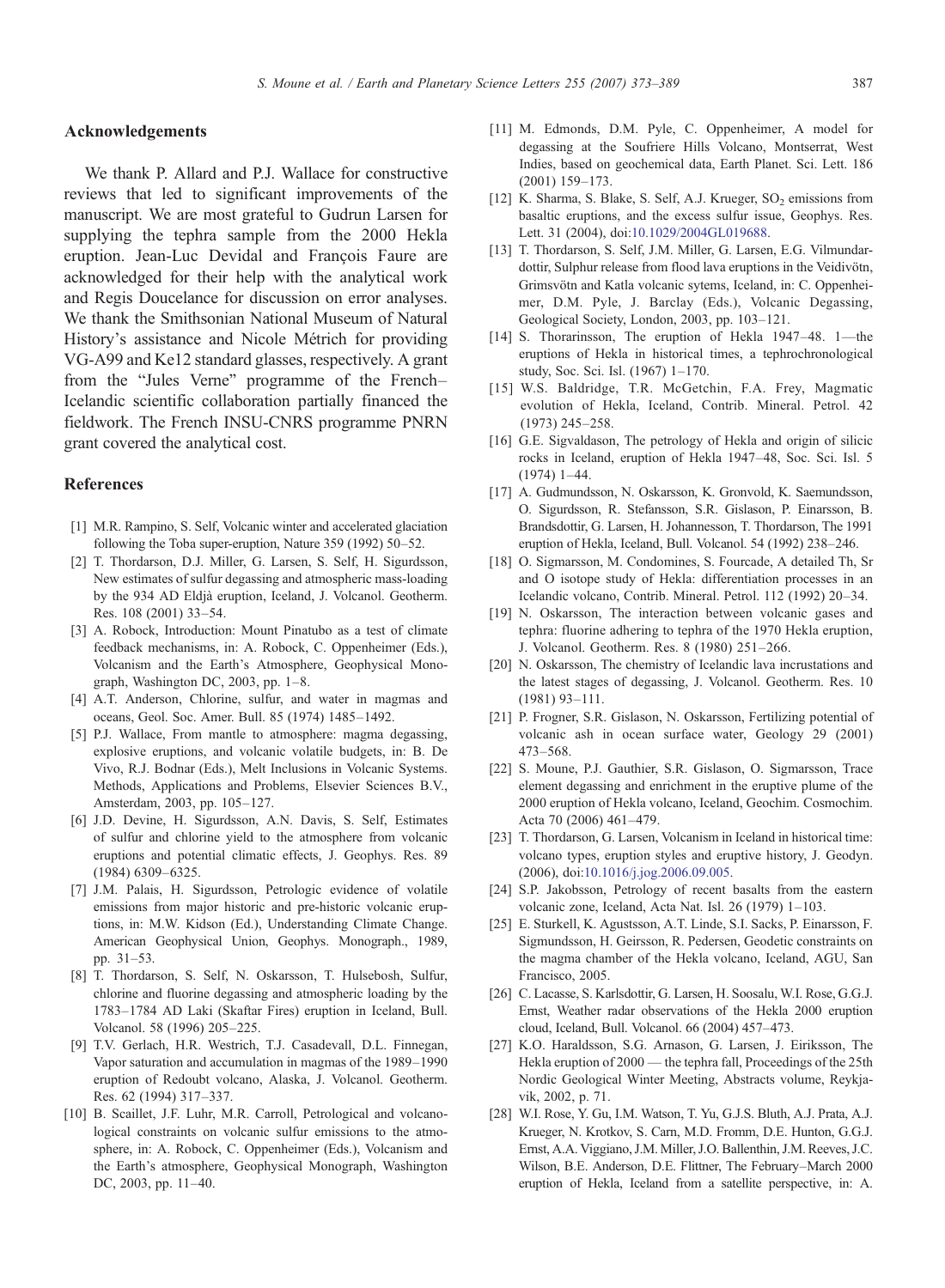<span id="page-15-0"></span>Robock, C. Oppenheimer (Eds.), Geophys. Monograph, Amer. Geophys. Union, Washington DC, 2003, pp. 107–132.

- [29] D.E. Hunton, A.A. Viggiano, J.M. Miller, J.O. Ballenthin, J.M. Reeves, J.C. Wilson, S.H. Lee, B.E. Anderson, W.H. Brune, H. Harder, J.B. Simpas, N. Oskarsson, In-situ aircraft observations of the 2000 Mt. Hekla volcanic cloud: compositions and chemical evolution in the Arctic lower stratosphere, J. Volcanol. Geotherm. Res. 145 (2005) 23–34.
- [30] J.B. Lowenstern, Melt inclusions come of age: volatiles, volcanoes, and Sorby's legacy, in: B.D.V.a.R.J. Bodnar (Ed.), Melt Inclusions in Volcanic Systems: Methods, Applications and Problems, Elsevier Press, Amsterdam, 2003, pp. 1–22.
- [31] J.B. Hunt, P.G. Hill, Tephrological implications of beam sizesample-size effects in electron microprobe analysis of glass shards, J. Quat. Sci. 16 (2001) 105–117.
- [32] P.J. Wallace, I.S.E. Carmichael, S speciation in submarine basaltic glasses as determined by measurements of SKa X-ray wavelength shifts, Am. Mineral. 79 (1994) 161–167.
- [33] N. Métrich, R. Clochhiatti, Sulfur abundance and its speciation in oxidized alkaline melts, Geochim. Cosmochim. Acta 60 (1996) 4151–4160.
- [34] M. Ancey, F. Bastenaire, R. Tixier, Applications des méthodes statistiques en microanalyse, in: F. Maurice, L. Meny, R. Tixier (Eds.), Microanalyse microscopie électronique à balayage, Les éditions de physique, Les Ulis, vol. 7, 1978, pp. 323–339.
- [35] N. Métrich, M.J. Rutherford, Experimental study of chlorine behaviour in hydrous silicic melts, Geochim. Cosmochim. Acta 56 (1991) 606–616.
- [36] E. Jarosewich, J.A. Nelen, J.A. Norberg, Electron microprobe reference samples for mineral analysis, Smithson, Contrib. Earth Sci. 22 (1979).
- [37] J.B. Witter, S.M. Kuehner, A simple empirical method for highquality electron microprobe analysis of fluorine at trace levels in Fe-bearing minerals and glasses, Am. Mineral. 89 (2004) 57–63.
- [38] E. Deloule, O. Paillat, M. Pichavant, B. Scaillet, Ion microprobe determination of water in silicate glasses: methods and applications, Chem. Geol. 125 (1995) 19–28.
- [39] P.L. Roedder, R.F. Emslie, Olivine-liquid equilibrium, Contrib. Mineral. Petrol. 29 (1970) 275–289.
- [40] M.J. Toplis, The thermodynamics of iron and magnesium partitioning between olivine and liquid: criteria for assessing and predicting equilibrium in natural and experimental systems, Contrib. Mineral. Petrol. 149 (2005) 22–39.
- [41] A. Kilinc, I.S.E. Carmichael, M.L. Rivers, R.O. Sack, The ferric– ferrous ratio of natural silicate liquids equilibrated in air, Contrib. Mineral. Petrol. 83 (1983) 136–140.
- [42] A.T. Anderson, S. Newman, S.N. Williams, T.H. Druitt, C. Skirius, E. Stolper, H<sub>2</sub>O, CO<sub>2</sub>, Cl, and gas in Plinian and ash-flow Bishop rhyolite, Geology 17 (1989) 221–225.
- [43] J.B. Lowenstern, Applications of silicate-melt inclusions to the study of magmatic volatiles, in: J.H.F.E. Thompson (Ed.), Magmas, Fluid and Ore deposits, Mineralogist Association of Canada short course, British Columbia, Victoria, 1995, pp. 71–99.
- [44] G.E. Sigvaldason, N. Oskarsson, Chlorine in basalts from Iceland, Geochim. Cosmochim. Acta 40 (1976) 777–789.
- [45] G.E. Sigvaldason, N. Oskarsson, Fluorine in basalts from Iceland, Contrib. Mineral. Petrol 94 (1986) 236–271.
- [46] D. Massare, N. Métrich, R. Clocchiatti, High-temperature experiments on silicate melt inclusions in olivine at 1 atm: inference on temperatures of homogenization and  $H_2O$  concentrations, Chem. Geol. 183 (2002) 87–98.
- [47] E. Cottrell, M. Spiegelmann, C.H. Langmuir, Consequences of diffusive reequilibration for the interpretation of melt inclusions, Geochem. Geophys. Geosyst. 3 (2002), [doi:10.1029/](http://dx.doi.org/2001GC000205) 2001GC000205.
- [48] A. Jambon, B. Déruelle, G. Dreibus, F. Pineau, Chlorine and bromine abundance in MORB: the contrasting behaviour of the Mid-Atlantic Ridge and East Pacific Rise and implications for chlorine geodynamic cycle, Chem. Geol. 126 (1995) 101–117.
- [49] N.A. Stroncik, K.M. Haase, Chlorine in oceanic intraplate basalts: constraints on mantle sources and recycling processes, Geology 32 (2004) 945–948.
- [50] J.G. Schilling, M.B. Bergeron, R. Evans, Halogens in the mantle beneath the North Atlantic, Philos. Trans. R. Soc. Lond., A 297 (1980) 147–178.
- [51] H. Bureau, Les éléments volatils associés aux magmas du Piton de la Fournaise : une approche par l'étude des inclusions fluides et vitreuses, PhD Thesis, Paris 7 Denis Diderot, 1996.
- [52] J.E. Dixon, D.A. Clague, Volatiles in basaltic glasses from Loihi Seamount, Hawaii: evidence for a relatively dry plume component, J. Petrol. 42 (2001) 627–654.
- [53] J.C. Lassiter, E. Hauri, I.K. Nikogosian, H.G. Barsczus, Chlorine-potassium variations in melt inclusions from Raivavae and Rapa, Austral Islands: constraints on chlorine recycling in the mantle and evidence for brine-induced melting of oceanic crust, Earth Planet. Sci. Lett. 202 (2002) 525–540.
- [54] N. Métrich, P. Allard, N. Spilliaert, D. Andronico, M. Burton, 2001 flank eruption of the alkali-and volatile-rich primitive basalt responsible for Mount Etna's evolution in the last three decades, Earth Planet. Sci. Lett. 228 (2004) 1–17.
- [55] A.R.L. Nichols, M.R. Carroll, A. Hoskuldsson, Is the Iceland hot spot also wet? Evidence from the water contents of undegassed submarine and subglacial pillow basalts, Earth Planet. Sci. Lett. 202 (2002) 77–87.
- [56] J.G. Schilling, Iceland mantle plume: geochemical study of reykjanes ridge, Nature 242 (1973) 565–571.
- [57] O. Sigmarsson, S. Steinthorsson, Origin of Icelandic basalts: a review of their petrology and geochemistry, J. Geodyn. (2006), [doi:10.1016/j.jog.2006.09.016.](http://dx.doi.org/10.1016/j.jog.2006.09.016)
- [58] N. Métrich, H. Sigurdsson, P.S. Meyer, J.D. Devine, The 1783 Lakagigar eruption in Iceland: geochemistry,  $CO<sub>2</sub>$  and sulfur degassing, Contrib. Mineral. Petrol. 107 (1991) 435–447.
- [59] T. Thordarson, Volatile release and atmospheric effects of basaltic fissure eruptions, PhD Thesis, University of Hawaii, 1995.
- [60] D.R. Haughton, P.L. Roeder, B.J. Skinner, Solubility of sulfur in mafic magmas, Econ. Geol. 69 (1974) 451–467.
- [61] P.J. Wallace, I.S.E. Carmichael, Sulfur in basaltic magmas, Geochim. Cosmochim. Acta 65 (1992) 1863–1874.
- [62] M.R. Carroll, J.D. Webster, Solubilities of sulfur, noble gases, nitrogen, chlorine, and fluorine in magmas, in: M.R. Carroll, J.R. Holloway (Eds.), Volatiles in Magmas, Mineralogical Society of America, Washington DC, 1994, pp. 231–271.
- [63] R.F. Wendlandt, Sulfide saturation of basalt and andesite melts at high pressures and temperatures, Am. Mineral. 67 (1982) 877–885.
- [64] J.A. Mavrogenes, H.S.C. O'Neill, The relative effects of pressure, temperature and oxygen fugacity on the solubility of sulfide in mafic magmas, Geochim. Cosmochim. Acta 63 (1999) 1173–1180.
- [65] P.J. Jugo, R.W. Luth, J.P. Richards, Experimental data on the speciation of sulfur as a function of oxygen fugacity in basaltic melts, Geochim. Cosmochim. Acta 69 (2005) 497–503.